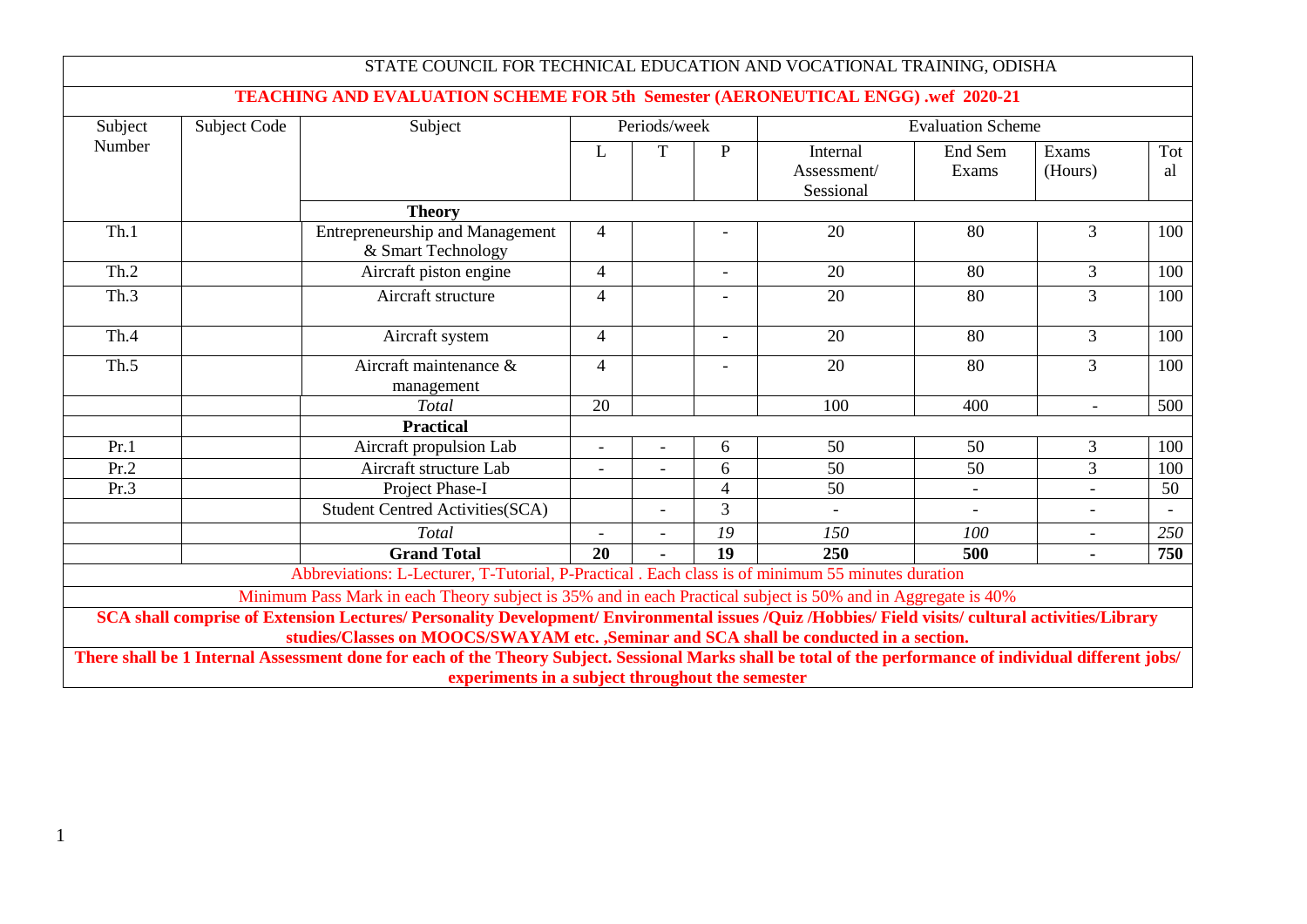## **CURRICULLUM OF 5TH SEMESTER**

**For**

# **DIPLOMA IN AERONAUTICAL ENGINEERING**

# **(Effective FROM 2020-21 Sessions)**



# **STATE COUNCIL FOR TECHNICAL EDUCATION & VOCATIONAL TRAINING, ODISHA, BHUBANESWAR**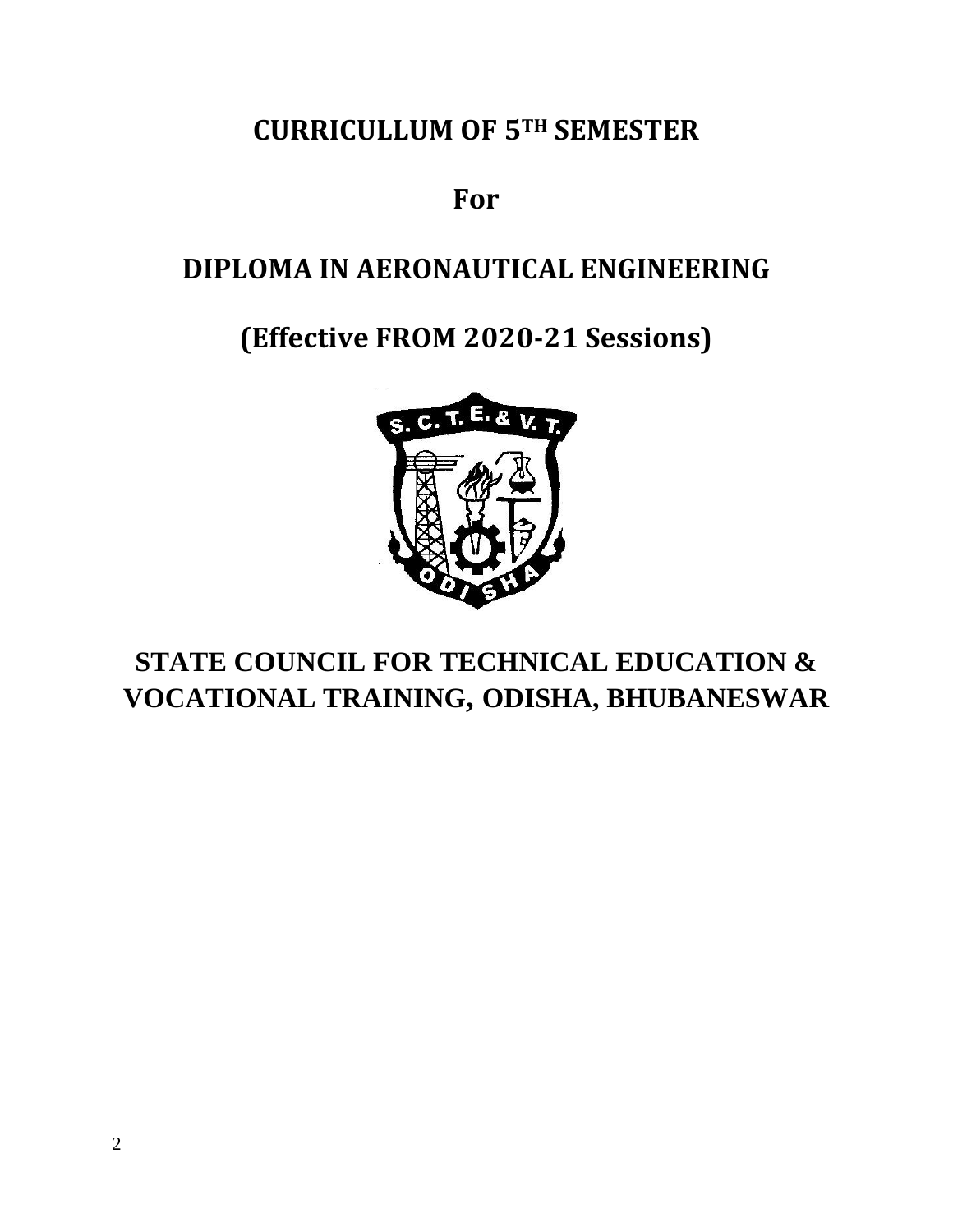## **Th1. ENTREPRENEURSHIP and MANAGEMENT & SMART TECHNOLOGY**

| <b>Theory</b>        | 4 Periods per<br>week | <b>Internal Assessment</b> | <b>20 Marks</b> |
|----------------------|-----------------------|----------------------------|-----------------|
| <b>Total Periods</b> | <b>60 Periods</b>     | <b>End Sem Exam</b>        | 80 Marks        |
| <b>Examination</b>   | <b>3hours</b>         | <b>Total Marks</b>         | 100Marks        |

| SI No.        | Topic                                 | Periods |  |  |  |  |
|---------------|---------------------------------------|---------|--|--|--|--|
|               | Entrepreneurship                      | 10      |  |  |  |  |
| $\mathcal{P}$ | Market Survey and Opportunity         | 8       |  |  |  |  |
|               | Identification(Business Planning)     |         |  |  |  |  |
| 3             | <b>Project report Preparation</b>     |         |  |  |  |  |
|               | <b>Management Principles</b>          | 5       |  |  |  |  |
| 5             | <b>Functional Areas of Management</b> | 10      |  |  |  |  |
| 6             | Leadership and Motivation             | 6       |  |  |  |  |
|               | Work Culture, TQM & Safety            | 5       |  |  |  |  |
| 8             | Legislation                           | 6       |  |  |  |  |
| 9             | <b>Smart Technology</b>               | 6       |  |  |  |  |
|               | TOTAL                                 | 60      |  |  |  |  |

#### **Topic Wise Distribution of Periods**

#### **RATIONALE**

In the present day scenario, it has become imperative to impart entrepreneurship and management concepts to students, so that a significant percentage of them can be directed towards setting up and managing their own small enterprises. It may be further added that an entrepreneurial mind set with managerial skill helps the student in the job market. The students can also be introduced with Startup and Smart Technology concept, which shall radically change the working environment in the coming days in the face of Industry 4.0

*In this subject, the Students shall be introduced/ exposed to different concepts and Terminologies in brief only, so that he/she can have broad idea about different concepts/items taught in this subject.* Solving numerical problem on any topic/item is beyond the scope of this subject.

#### **OBJECTIVES**

After undergoing this course, the students will be able to :

- Know about Entrepreneurship, Types of Industries and Startups
- Know about various schemes of assistance by entrepreneurial support agencies
- Conduct market survey
- Prepare project report
- know the management Principles and functional areas of management
- Inculcate leadership qualities to motivate self and others.
- Maintain and be a part of healthy work culture in an organisation.
- Use modern concepts like TQM
- Know the General Safety Rules
- Know about IOT and its Application in SMART Environment.

## **DETAILED CONTENTS**

#### 1. **Entrepreneurship**

Concept /Meaning of Entrepreneurship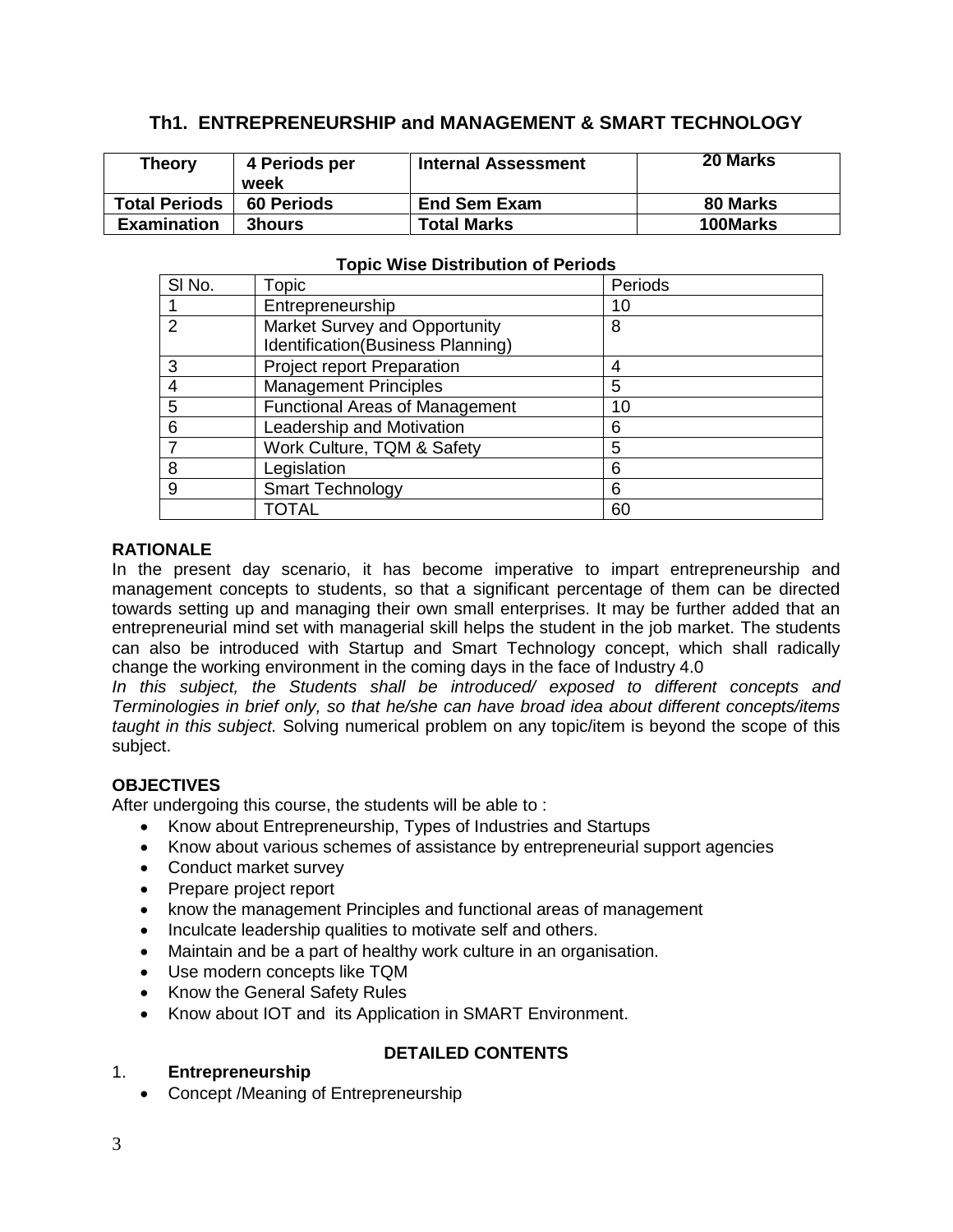- Need of Entrepreneurship
- Characteristics, Qualities and Types of entrepreneur, Functions
- Barriers in entrepreneurship
- Entrepreneurs vrs. Manager
- Forms of Business Ownership: Sole proprietorship, partnership forms and others
- Types of Industries, Concept of Start-ups
- Entrepreneurial support agencies at National, State, District Level( Sources): DIC, NSIC,OSIC, SIDBI, NABARD, Commercial Banks, KVIC etc.
- Technology Business Incubators (TBI) and Science and Technology Entrepreneur Parks

## 2. **Market Survey and Opportunity Identification (Business Planning)**

- Business Planning
- SSI, Ancillary Units, Tiny Units, Service sector Units
- Time schedule Plan, Agencies to be contacted for Project Implementation
- Assessment of Demand and supply and Potential areas of Growth
- Identifying Business Opportunity
- Final Product selection

#### 3. **Project report Preparation**

- Preliminary project report
- Detailed project report, Techno economic Feasibility
- Project Viability

#### 4. **Management Principles**

- Definitions of management
- Principles of management
- Functions of management (planning, organising, staffing, directing and controlling etc.)
- Level of Management in an Organisation

#### 5. **Functional Areas of Management**

- a) Production management
	- Functions, Activities
	- Productivity
	- Quality control
	- Production Planning and control
- b) Inventory Management
	- Need for Inventory management
	- Models/Techniques of Inventory management
- c) Financial Management
	- Functions of Financial management
	- Management of Working capital
	- Costing (only concept)
	- Break even Analysis
	- Brief idea about Accounting Terminologies: Book Keeping, Journal entry, Petty Cash book, P&L Accounts, Balance Sheets(only Concepts)
- d) Marketing Management
	- Concept of Marketing and Marketing Management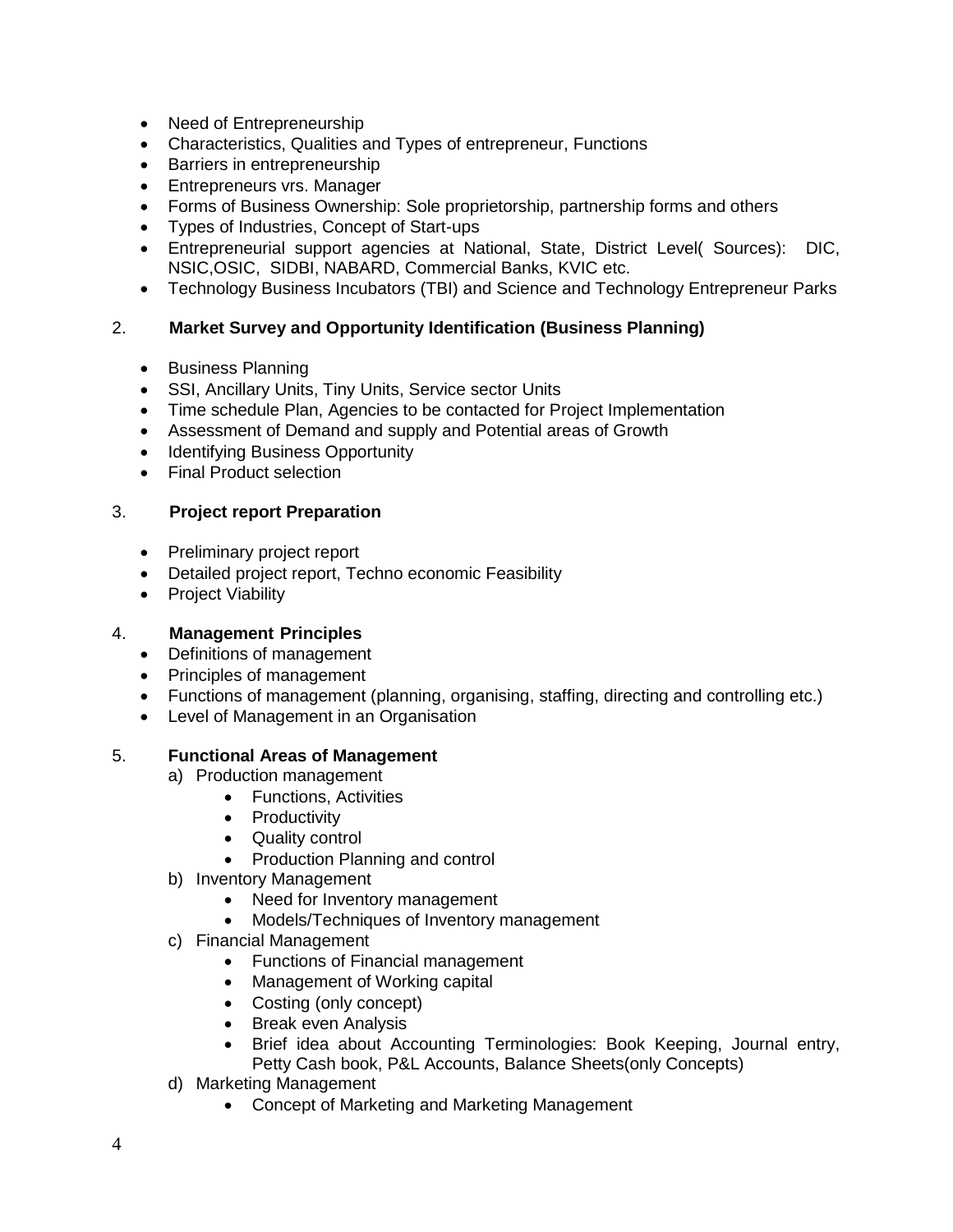- Marketing Techniques (only concepts)
- Concept of 4P s (Price, Place, Product, Promotion)

e) Human Resource Management

- Functions of Personnel Management
- Manpower Planning, Recruitment, Sources of manpower, Selection process, Method of Testing, Methods of Training & Development, Payment of Wages

## 6. **Leadership and Motivation**

- a) Leadership
	- Definition and Need/Importance
	- Qualities and functions of a leader
	- Manager Vs Leader
	- Style of Leadership (Autocratic, Democratic, Participative)
- b) Motivation
	- Definition and characteristics
	- Importance of motivation
	- Factors affecting motivation
	- Theories of motivation (Maslow)
	- Methods of Improving Motivation
	- Importance of Communication in Business
	- Types and Barriers of Communication

## 7. **Work Culture, TQM & Safety**

- Human relationship and Performance in Organization
- Relations with Peers, Superiors and Subordinates
- TQM concepts: Quality Policy, Quality Management, Quality system
- Accidents and Safety, Cause, preventive measures, General Safety Rules , Personal Protection Equipment(PPE)

#### 8. **Legislation**

- a) Intellectual Property Rights(IPR), Patents, Trademarks, Copyrights
- b) Features of Factories Act 1948 with Amendment (only salient points)
- c) Features of Payment of Wages Act 1936 (only salient points)

#### 9. **Smart Technology**

- Concept of IOT, How IOT works
- Components of IOT, Characteristics of IOT, Categories of IOT
- Applications of IOT- Smart Cities, Smart Transportation, Smart Home, Smart Healthcare, Smart Industry, Smart Agriculture, Smart Energy Management etc.

#### **Syllabus to be covered upto IA**: Chapter 1,2,3,4

#### **RECOMMENDED BOOKS**

- 1. Entrepreneurship Development and Management by R.K Singhal, Katson Books., New Delhi
- 2. Entrepreneurship Development and Management by U Saroj and V Mahendiratta, Abhishek Publications, Chandigarh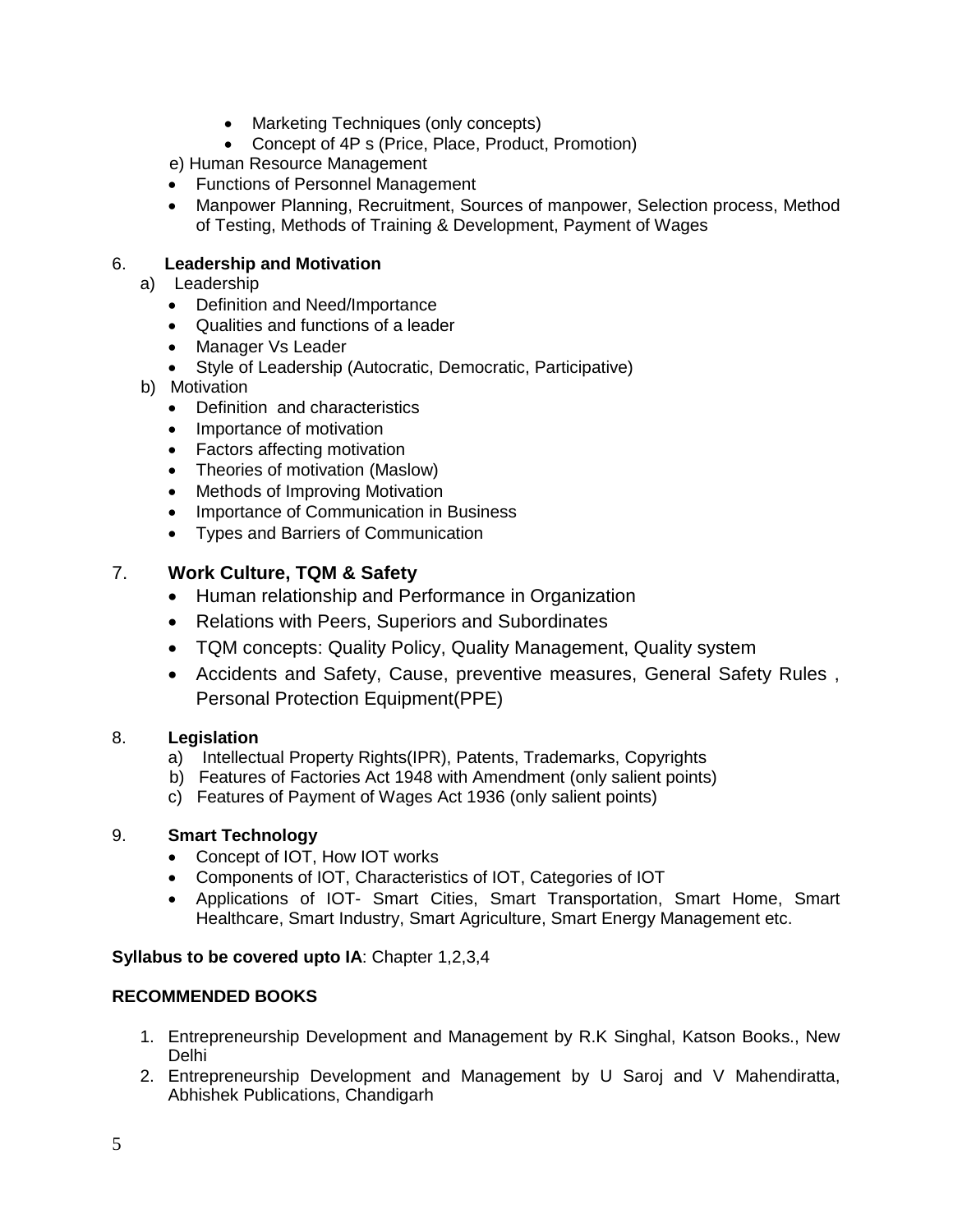- 3. Entrepreneurship Development and Management by Vasant Desai, Himalaya Pub.House
- 4. Industrial Engineering and Management by O.P Khanna ,Dhanpat Rai and Sons
- 5. Industrial Engineering and Management by Banga and Sharma, Khanna Publications
- 6. Internet of Things by Jeeva Jose, Khanna Publications, New Delhi
- 7. Online Resource on Startups and other concepts
- 8. <https://www.fundable.com/learn/resources/guides/startup>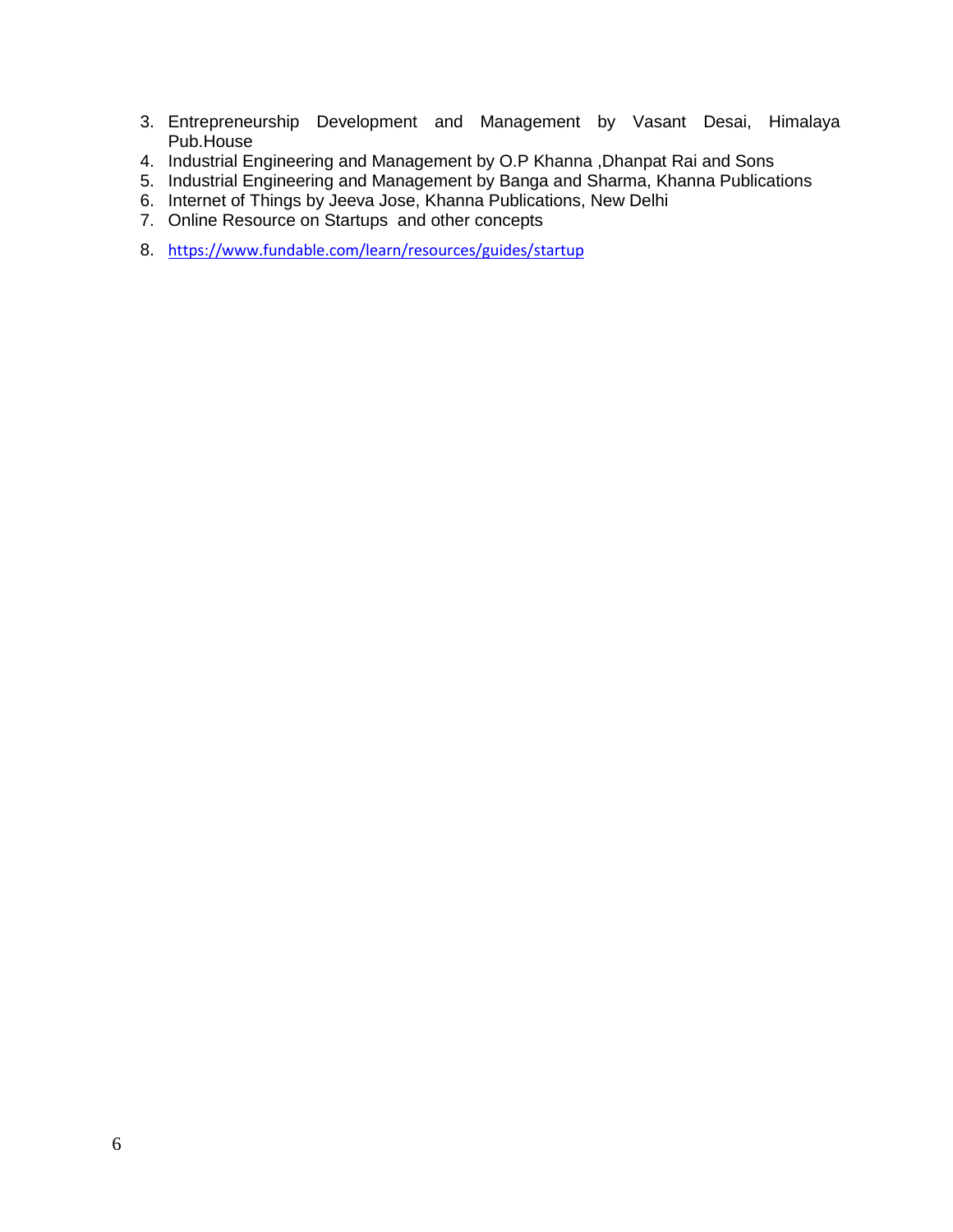| <b>Theory</b>        | 4 Periods per<br>week | <b>Internal Assessment</b> | 20 Marks |
|----------------------|-----------------------|----------------------------|----------|
| <b>Total Periods</b> | <b>60 Periods</b>     | <b>End Sem Exam</b>        | 80 Marks |
| <b>Examination</b>   | <b>3hours</b>         | <b>Total Marks</b>         | 100Marks |

## **TH.2. AIRCRAFT PISTON ENGINE**

#### **Topic-wise distribution of periods**

| S.L.         | <b>TOPICS</b>                                                       | <b>PERIODS</b> |
|--------------|---------------------------------------------------------------------|----------------|
| No.          |                                                                     |                |
|              | <b>GENERAL REQUIREMENTS OF AIRCRAFT POWER</b>                       | 6              |
|              | PLANTS AND CLASSIFICATION                                           |                |
| $\mathbf{I}$ | <b>ENGINE OPERATING PRINCIPLES</b>                                  | 12             |
| III          | ENGINE COMPONENTS AND THEIR CONSTRUCTION                            | 8              |
| IV           | FUEL AND CARBURETION SYSTEM                                         | 10             |
|              | INDUCTION, COOLING, LUBRICATION AND EXHAUST<br><b>SYSTEMS</b>       | 12             |
| VI           | STARTING SYSTEM, IGNITION SYSTEMS, FIRE<br>DETECTION AND PROTECTION | 12             |
|              | Total                                                               | 60             |

#### **Rationale:**

This subject shall enable the students to gain a thorough knowledge about the working of Piston engines and to

identify its different components, their location and function.

#### **Course Objectives:**

**To understand** the requirements of power plants used in aeronautical field and their types. **To understand** various cycles, working principles, and performance parameters of reciprocating engines.

**To identify** various parts of piston engine and their functions.

**To understand** the fuel requirements and fuel systems.

**To understand** the various systems like induction, cooling, lubrication and exhaust of piston engines.

**To understand** engine starting, ignition systems and the requirement of fire protection.

#### **UNIT I: GENERAL REQUIREMENTS OF AIRCRAFT POWER PLANTS AND CLASSIFICATION**

1.1General requirements of aircraft power plants

1.1.1 Requirement of power for a type of aircraft keeping view of operational needs,

1.1.2 What altitude the aircraft operates, distance normally covered in each flight,

1.1.3 Conditions of operation, weight considerations of the power plant keeping in view

of power to weight ratio, 1.1..4 Basic pay load of the aircraft that is to be carriedcargo/bombs/rockets/passengers.

1.2 Durability of power plants, its importance: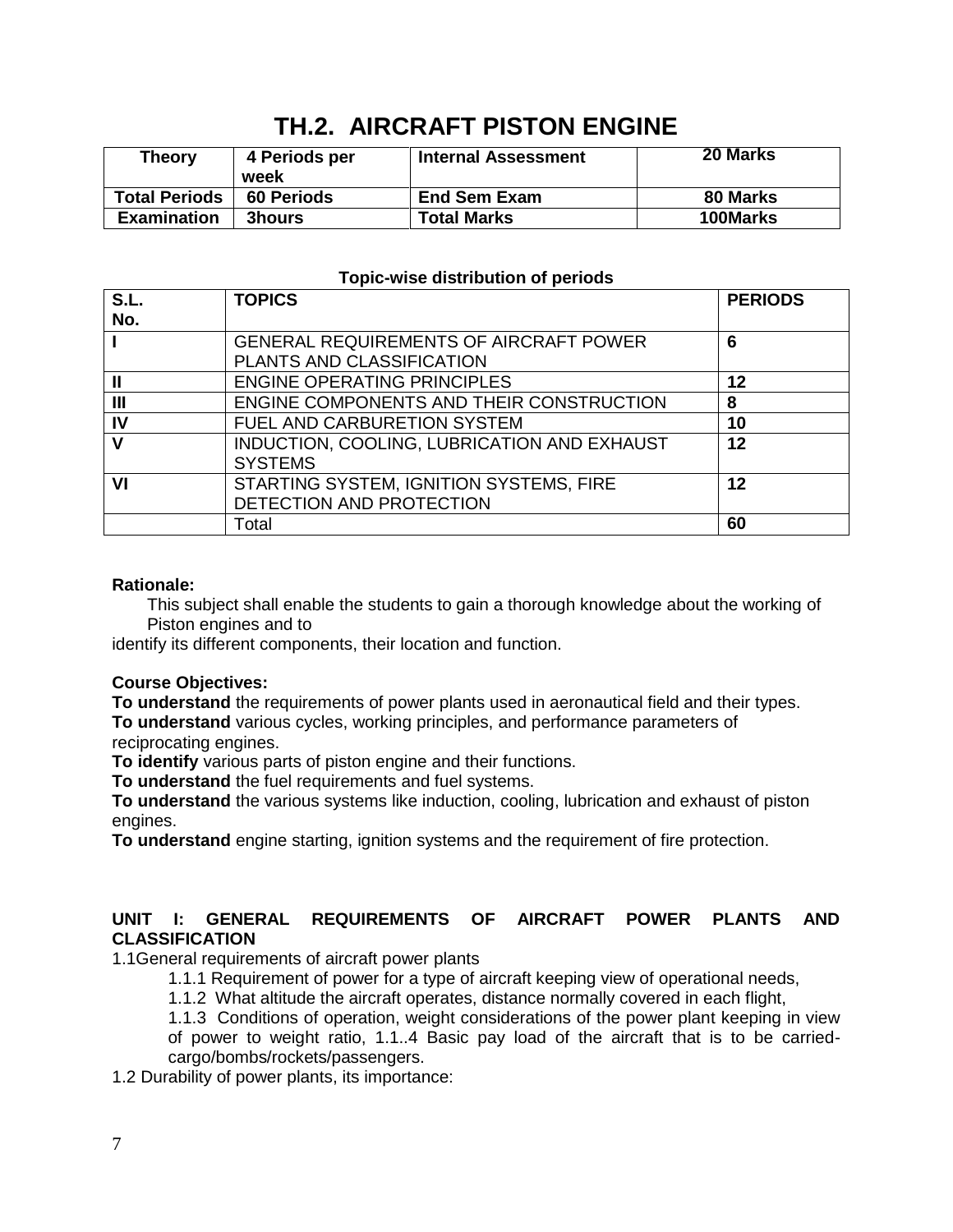1.2.1 The importance of service life/durability of the power plant considering the economics of operation,

1.2.2 Mean time between servicing /failures and down time of the aircraft due to service life of aircraft.

1.3 Reliability of the power plant and its importance:

1.3.1 Explanation of the importance of reliable operation of the aircraft considering the safety of passengers

1.3.2 Assured operation under all adverse conditions/ability to deliver the payloads to the destinations

1.3.3 During air operations in defence requirements

1.4 Fuel economy of the power plant and its significance: Importance of fuel economy considering economics of operation

1.5 Operating flexibility of operation of power plants:

1.5.1 Explain the flexibility to operate the engine in all conditions of weather, in the assured altitudes

1.6 Compactness of power plants and its importance: Need for compactness of engine considering the wind resistance it will offer when it is fitted /streamlined into the structure of the aircraft.

1.7 Introduction to reciprocating engines Classification of reciprocating engines based on cylinder arrangement

> 1.7.1 In line type of reciprocating engines: Explanation of engine layout with all cylinders arranged linearly or with one cylinder block.

> 1.7.2 Opposed type of reciprocating engines: Explanation of horizontally opposed cylinder banks located in the same plane on opposite side of the crank shaft.

> 1.7.3 V-type of reciprocating engines: Description of engine which has two banks of cylinders inclined at an angle to each other and with one crank shaft.

> 1.74 Radial type of reciprocating engines: Explanation of engine which has more than two cylinders in each row ,which are equally spaced around the crank shaft.

#### **UNIT II: ENGINE OPERATING PRINCIPLES**

2.1.Know how the energy conversion takes place: 1Explanation of working principles of internal combustion engine and the sequence of events that have to take place for chemical energy conversion in the fuel into mechanical work.

2.2 Understand the basic energy conversion laws:

2.2.1 Basic laws-gas law,

2.2.2 First and second laws of thermodynamics,

2.2.3 Constant pressure process, constant volume process ,Isothermal process adiabatic process ,

2.2.4 Steady flow energy equation and operating principles of external and internal combustion engines are explained giving examples of a steam engine, internal combustion engine. Simple application problems

2.3 Understand the basic Piston engine terminology: A brief description of important components of the

internal combustion engine are given.

2.4 Understand the basics of an Otto cycle and its efficiency: T

2.4.1 The various processes in the spark ignition(SI) internal combustion engine,

2.4.2 compression ignition engine are explained with the help of Otto cycle and Diesel cycle.

2.4.3 The terms like thermal efficiency, work ratio and mean effective pressures are also explained.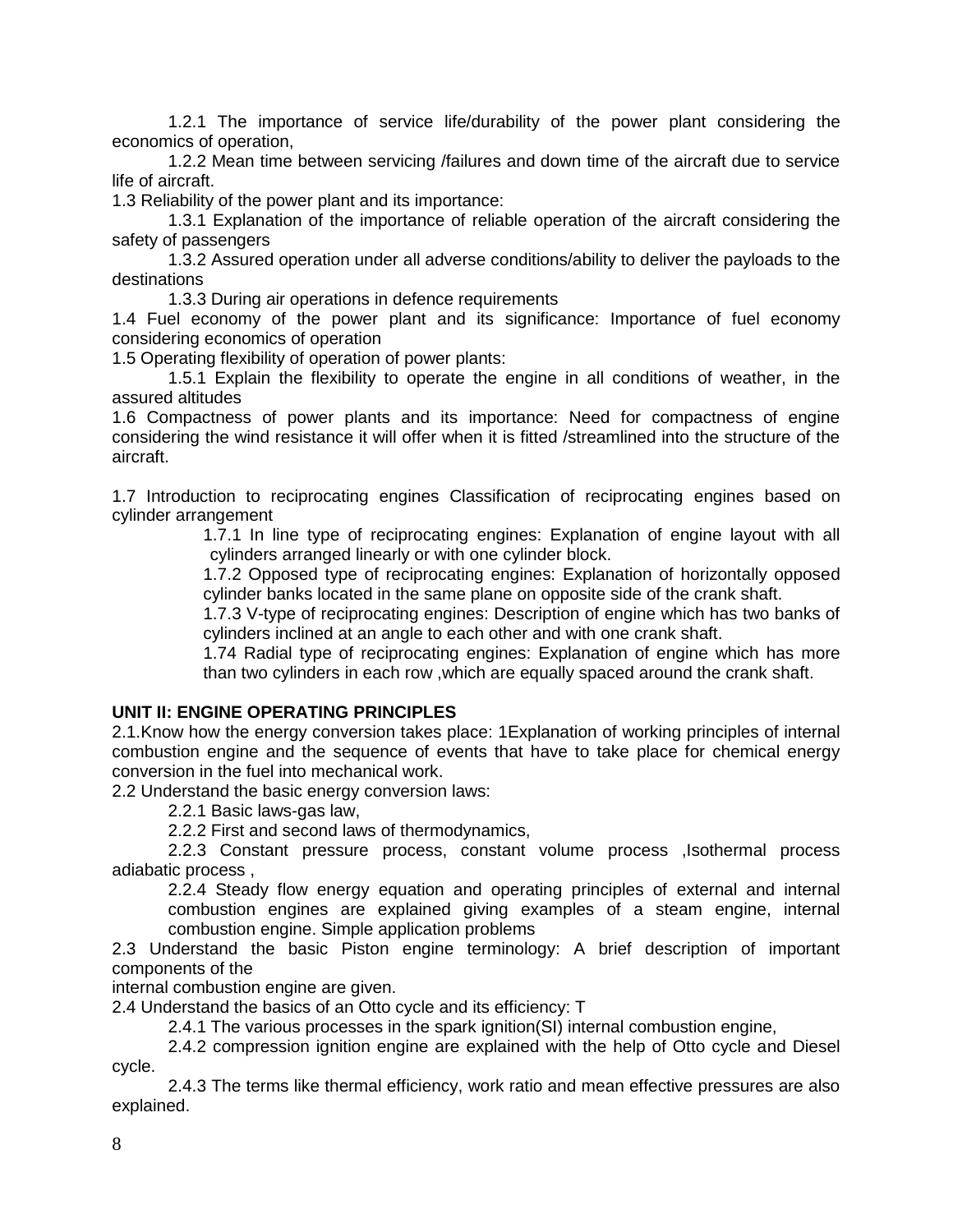2.5 Understand the basic operation of two stroke and four stroke operating cycles:

2.5.1 Explanation of working cycles, principles of two stroke,

2.5.2 four stroke spark ignition, compression ignition engines are given and

2.5.3 A comparison of two stroke engine and four stroke engine is done for various parameters

2.5.4 A comparison of SI and CI engines are made and explained for the various parameters of the engines.

2.6 Understanding concepts of Valve timing-lead, lag and overlap in timing: Explanation with simple diagram for the valve opening /closing cycles ,importance of valve timings-lead, lag, and overlap is explained.

2.7 Understanding the concept of Engine firing order-opposed, inline ,v-type and radial engines: **Engine** 

firing order for opposed , in-line, V-type and radial type of engines are explained, giving practical reasons for the firing order in an engine.

2.8 Understanding basics of Engine power, engine rating, engine efficiency: Following engine performance parameters are explained with simple application problems:

2.81 Indicated power of an engine, Brake power of an engine,

2.8.2 Thermal efficiency,

2.8.3 Mechanical efficiency,

2.8.4 Volumetric efficiency,

2.8.5 Compression ratio ,

2.8.6 Specific fuel consumption.

2.8.7 Explanation of important factors affecting engine performance:

2.8.8Density altitude ,

2.8.9 Humidity

2.8.10 Carburettor air temperature,

2.8.11 Exhaust back pressure,

2.8.12 Super charging,

2.8.12 Compression ratio

2.8.13 Fuel-air mixture ratio

2.9 Understanding the importance of Critical altitude of operation for piston engine aircrafts: Explanation of requirement air for charging /supercharging the fuel-air mixture Is given to the students bringing out the limits and critical altitude up to which piston Engine aircrafts can operate reliably.

#### **UNIT III: ENGINE COMPONENTS AND THEIR CONSTRUCTION**

3.1 Construction details of various engine sections/components are explained with diagrams:

- 3.1.1 Crank case-function, basic constructional features
- 3.1.2 Basic constructional features of crankshaft
- 3.1.3 Purpose and features of connecting rods
- 3.1.4 Basic constructional features of engine cylinder

3.1.5 Basics of valves and valve operating mechanism

3.2 Basics of propeller reduction gear, accessories case:

3.2.1 Explanation is given for the requirement of propeller reduction gear and Accessories case ,

3.3.3functions of propeller reduction gear and accessories case are explained.

3.3 Types of propeller reduction gear: brief study in spur gear and Planetary gear system

#### **UNIT IV: FUEL AND CARBURETION SYSTEM**

4.1Explanation of important characteristics of Aviation fuel: Basic explanation of aviation fuel(gasoline) and its properties ,Gasoline rating and its significance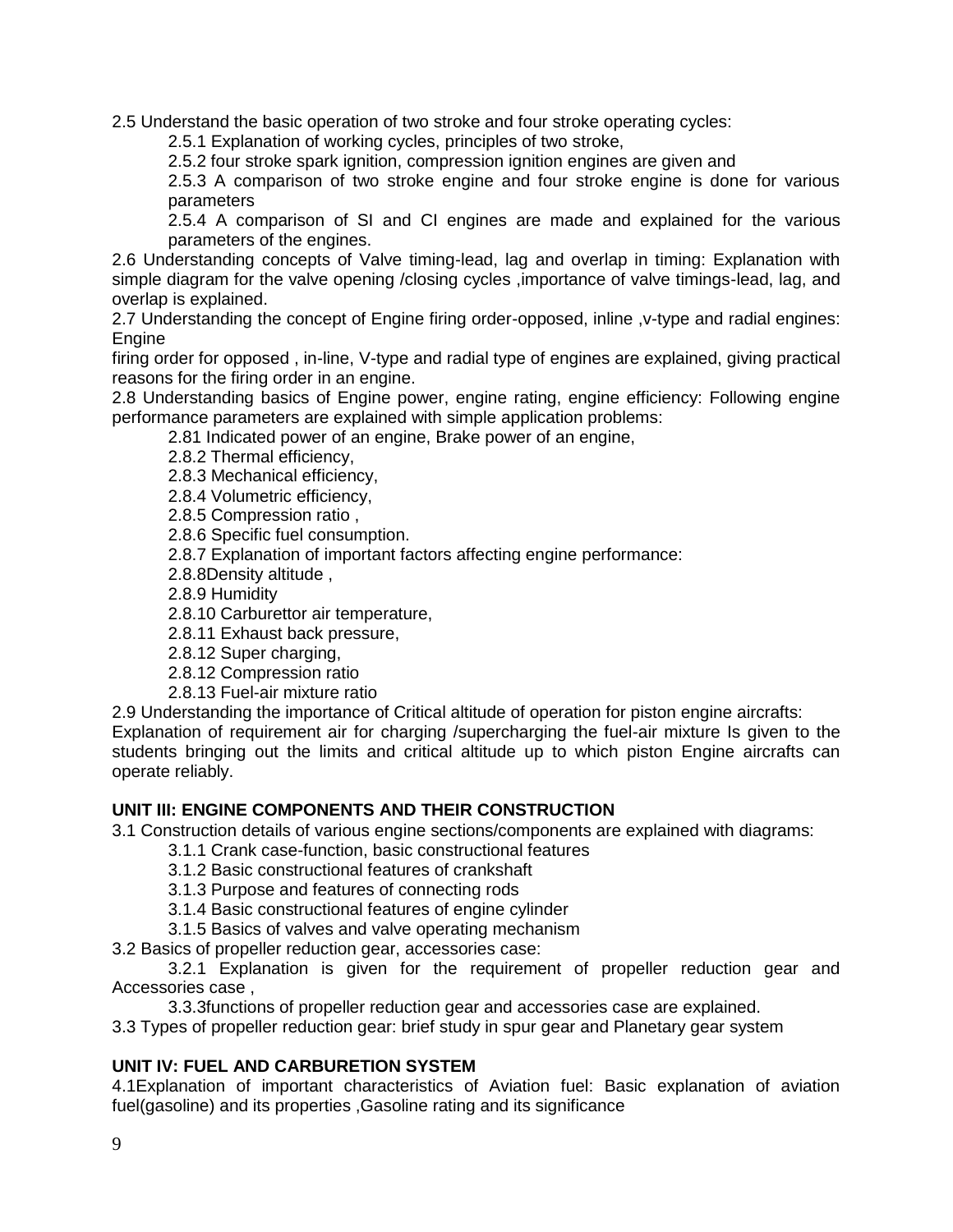4.2 Vapour lock in engine fuel system-reasons for the vapour lock: phenomenon of vapour lock in aircraft fuel system is explained

4.3 Explanation of carburetion principles: fuel, air mixture requirements: Carburetion –principles, venturi effect,fuel air mixture requirement ,variation of air in the mixture with increase in altitude, supercharging.

4.4. Explanation of types of carburettors, principle of operation:

4.4.1Float type

4.4.2 Pressure injection type

4.4.3Direct injection type and direct fuel injection system

4.5 Explanation of Carburettor icing and reasons for carburettor icing

4.6 Explanation of a basic fuel system of an aircraft: Description of basic fuel system of a piston engine type of aircraft is given and explained with the help of a diagram.

## **UNIT V: INDUCTION, COOLING, LUBRICATION AND EXHAUST SYSTEMS**

5.1Explanation of a basic induction system: The basic theory of induction is explained and discussed

5.2 Principles of supercharging and turbo charging and blower charging:

5.2.1The density of available per given volume will reduce with the increase of altitude.

5.2.2 The effect of this reduced air on the fuel air mixture is discussed and methods available for compensation

5.2.3 Principle of super ---charging and turbo charging and blower charging are explained to the students.

5.3 Various types of Engine cooling system:

5.3.1 The purpose and requirements of engine cooling system,

5.3.2 effect of improper cooling on the engine performance are discussed.

5.3.3 Two common methods available for engine cooling are discussed .They are:

#### 5.3.3.1 Air cooling system

5.3.3.2 Liquid cooling system

5.4 Lubrication system: Introduction, effect of improper lubrication is explained

5.4.1 Necessity of engine lubrication-basic explanation

5.4.2 Explanation of Important functions of lubricant, characteristics of lubricant

5.4.3 Explanation of Contamination of lubricants and its control

5.4.4 Lubrication system: dry sump system and wet sump system

5.4.5 Properties of Lubrication oil

5.4.6 Explanation of basic Components of lubrication system

5.5 Explanation of basic Engine exhaust systems

#### **UNIT VI: STARTING SYSTEM, IGNITION SYSTEMS, FIRE DETECTION AND PROTECTION**

6.1 Explanation of principle of operation of starter:

6.2 Description various types of starters: Cartridge starter, Hand inertia starter, Electric inertia starter,

Combination inertia starter, Direct- cranking electric starter and its advantages and disadvantages are discussed.

6.3 Types of ignition systems used in aircraft piston engine: Battery ignition system and Magneto ignition system discussed in detail.

6.3.1 Explanation of timing devices

6.3.2 Explanation of Auxiliary ignition unit

6.3.3 Explanation of Spark plugs and their general construction

6.4 Engine fire detection and protection systems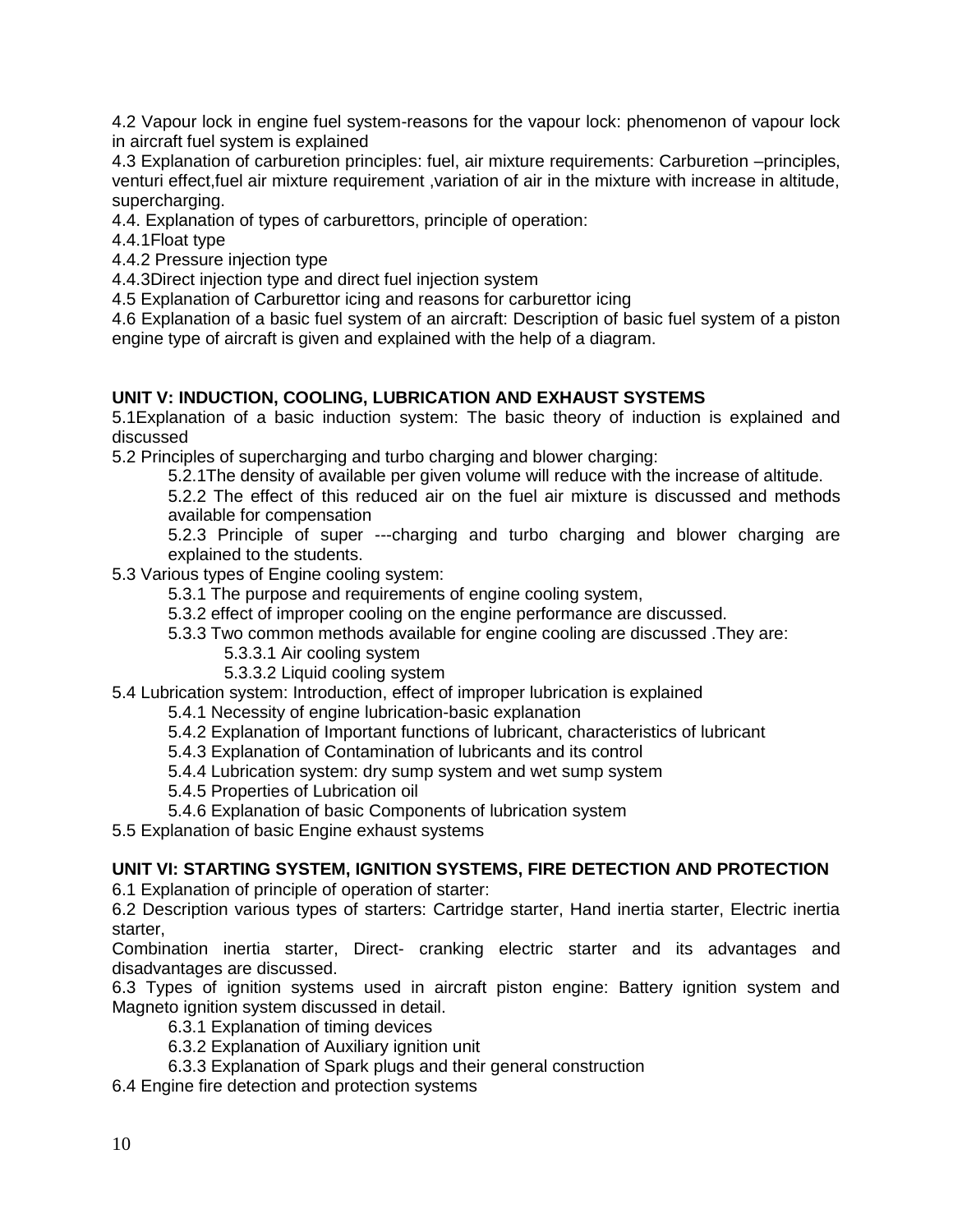6.4.1 Introduction and Description of fire detection and protection system in piston engines

## **Syllabus to be covered upto IA**: Chapter 1,2,3

#### **TEXT BOOKS AND REFERENCES**

- 1. Internal combustion engine, V Ganesh, Tata Mc graw hill
- 2. Internal combustion engine, Mathur & Sharma
- 3 Aircraft piston engine, Daewoo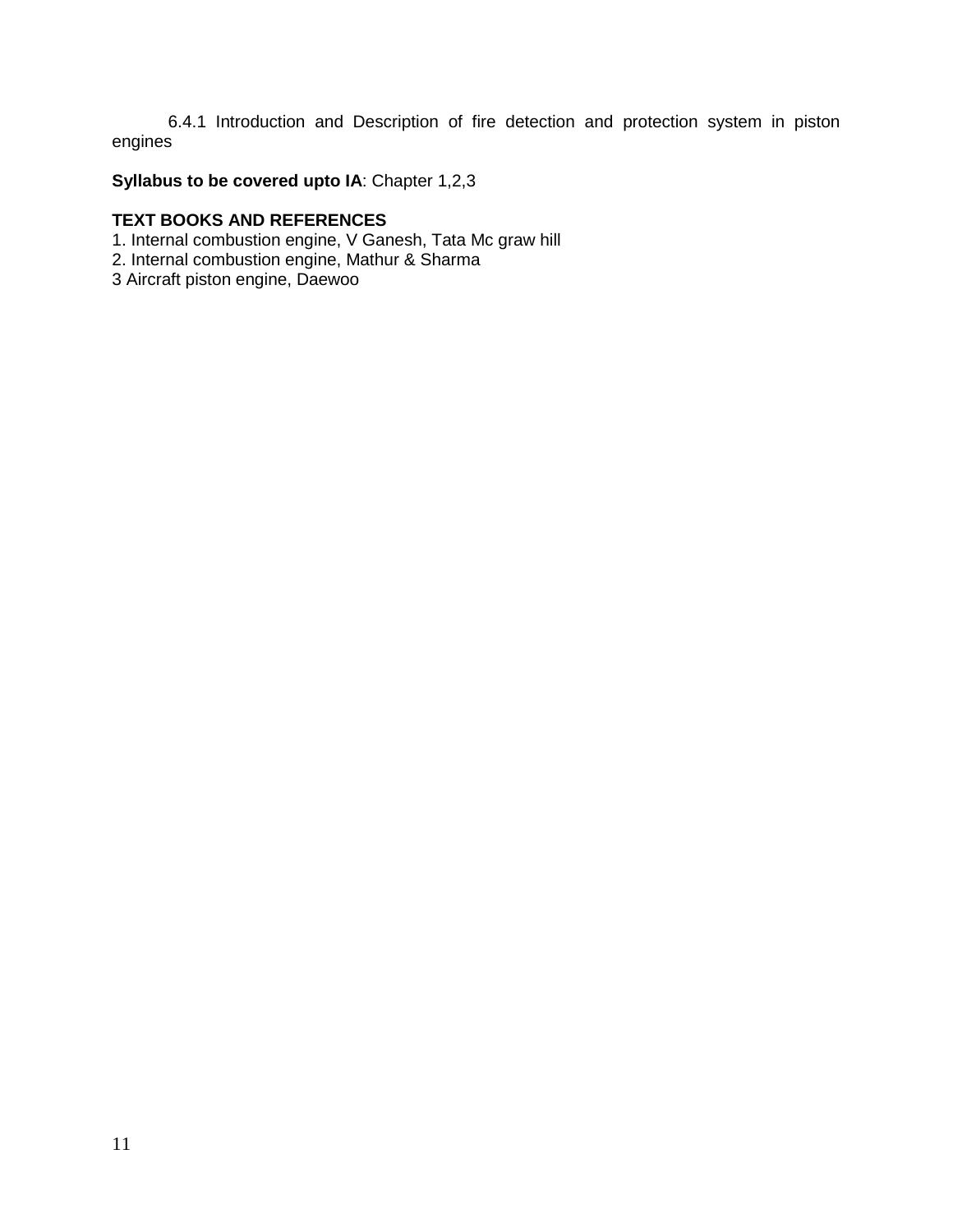## **TH.3. AIRCRAFT STRUCTURES**

| <b>Theory</b>        | 4 Periods per<br>week | <b>Internal Assessment</b> | 20 Marks |
|----------------------|-----------------------|----------------------------|----------|
| <b>Total Periods</b> | <b>60 Periods</b>     | <b>End Sem Exam</b>        | 80 Marks |
| <b>Examination</b>   | <b>3hours</b>         | <b>Total Marks</b>         | 100Marks |

| S.L.<br>No.    | <b>TOPICS</b>                                                                                              | <b>PERIODS</b> |
|----------------|------------------------------------------------------------------------------------------------------------|----------------|
|                | AIR FRAME CONSTRUCTION AND INTRODUCTION TO<br>FIXED WING AIRCRAFT, AND LOCATION NUMBERING<br><b>SYSTEM</b> | 10             |
|                | <b>FUSELAGE OF AIRCRAFT</b>                                                                                | 12             |
| $\mathbf{III}$ | <b>WING STRUCTURES</b>                                                                                     | 12             |
| IV             | <b>BASICS OF NACELLES/PODS</b>                                                                             | 12             |
| ۷              | <b>MAIN CONTROL SURFACES</b>                                                                               | 6              |
| VI             | <b>LOADS ON AIRCRAFT</b>                                                                                   | 8              |
|                | Total                                                                                                      | 60             |

## **Topic-wise distribution of periods**

## **Rationale:**

It aims at enabling the student to understand & analyze the structural construction of the aircraft and the various loads acting on the structure.

## **Course Objectives:**

 To know the basics of airframe construction ,configurations and location numbering systems in use.

To identify various types of fuselage construction

To know various wing structures and its types

To understand nacelles and honeycomb structures

To Illustrate various flight control surfaces and its significance and uses

 To Differentiate between various loads acting on aircraft and appreciate the flight envelope through V-n diagram.

#### **UNIT I: AIR FRAME CONSTRUCTION AND INTRODUCTION TO FIXED WING AIRCRAFT, AND LOCATION NUMBERING SYSTEM**

- 1.1 AIR FRAME CONSTRUCTION:
- 1.1.1 Structural members
- 1.2. FIXED WING AIRCRAFT
- 1.2.1 Identification and explanation of aircraft structural components for
	- a. typical fixed wing, single engine, propeller driven aircraft.
	- b. typical fixed wing, multi engine aircraft
- 1.3 LOCATION AND NUMBERING SYSTEM
- 1.3.1 Purpose of the location numbering system
- 1.3.2 Station diagram for an aircraft fuselage.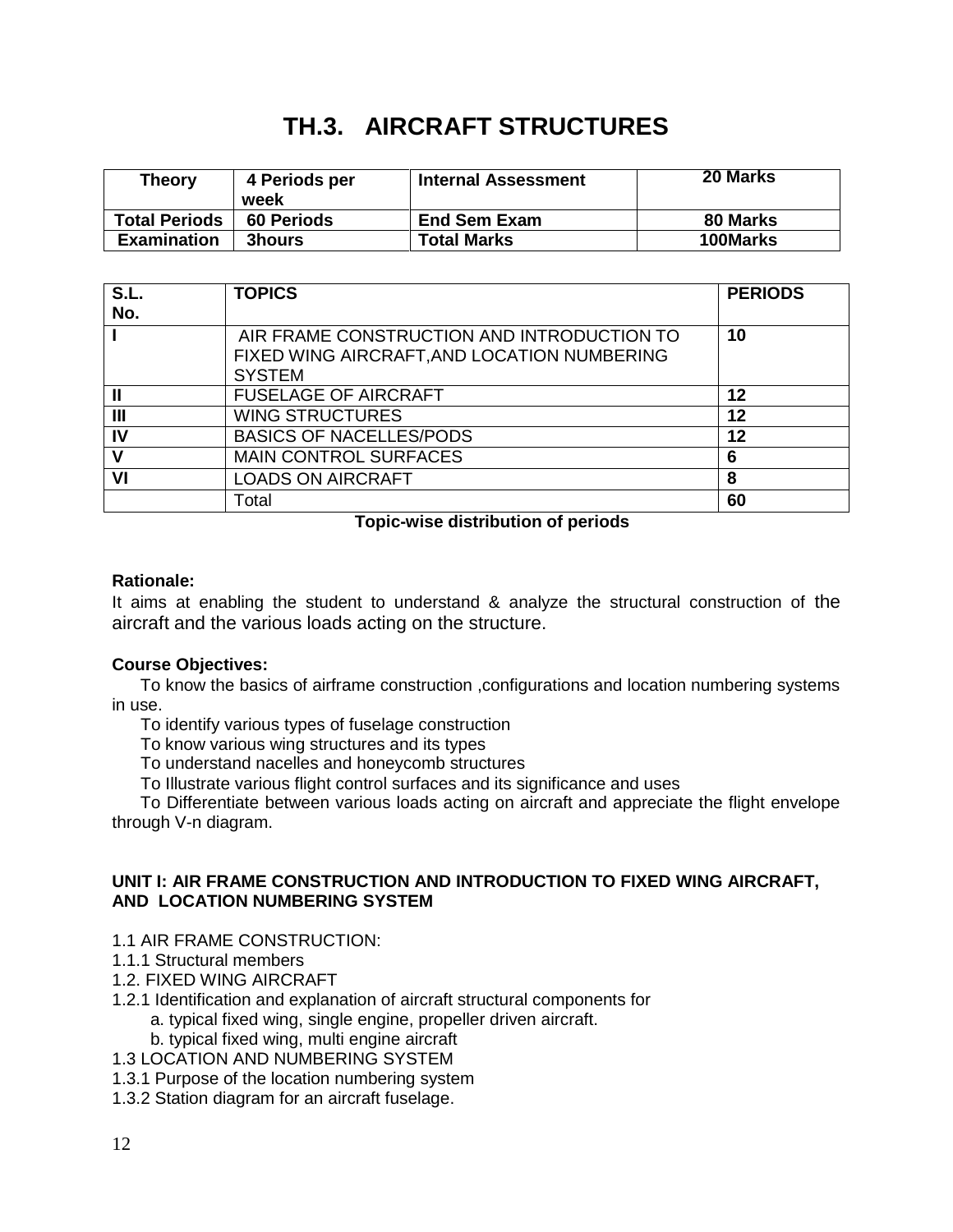## **UNIT II: FUSELAGE OF AIRCRAFT**

2. FUSELAGE OF AIRCRAFT 2.1 Fuselage-Basic explanation of fuselage

2.2 TYPES OF FUSELAGE WITH DIAGRAMS

2.2.1 Truss type fuselage

2.2.2 Monocoque type fuselage

2.2.3 Semi-monocoque type

## **UNIT III: WING STRUCTURES**

3. WING STRUCTURES

- 3.1 Wing structures -general explanation of three fundamental designs for wing structure:-
- 3.1.1 Mono spar
- 3.1.2 Multi spar
- 3.1.3 Box Beam
- 3.2 Wing configurations-Introduction
- 3.2.1 No of wings
- 3.2.2 position of wings
- 3.2.3 wing support
- 3.2.4 wing plan form ( aspect ratio, wing sweep, chord variation, asymmetrical)
- 3.2.5 tail plane and fore plane
- 3.2.6 dihedral / anhedral
- 3.2.7 leading edge / trailing edge shapes
- 3.3 SPARS AND RIBS

3.3.1 Purpose and general explanation of spars with types and construction

3.3.2 Purpose and general explanation of ribs with types and construction

#### **UNIT IV: BASICS OF NACELLES/PODS,**

4. BASICS OF NACELLES/PODS,

- 4.1 Explanation of Nacelles / pods, engine mounts
- 4.2 Cowlings
- 4.3 Skin & Fairing
- 4.4 Access and inspection doors.
- 4.5 Aircraft painting and finishing
- 4.5.1 Explanations of importance and requirements of painting of aircraft,
- 4.5.2 Types of paints
- 4.5.3 methods of painting
- 4.5.4 defects in painting
- 4.6 BASICS OF HONEY COMB SECTION WINGS
- 4.6.1 Basic diagram & Explanation
- 4.6.2 types of honeycomb structures
- 4.6.3 Areas of application

#### **UNIT V**. **MAIN CONTROL SURFACES**

- 5.1 Explanation and purpose of main control surfaces
- 5.2 classification of main control surfaces
- 5.3 primary control surfaces ( explanation of ailerons, elevator and rudder)
- 5.4 Secondary control surfaces ( explanation of tabs etc..)

#### **UNIT VI. LOADS ON AIRCRAFT**

6.1 concept of basic loads and other Types of loads on the aircraft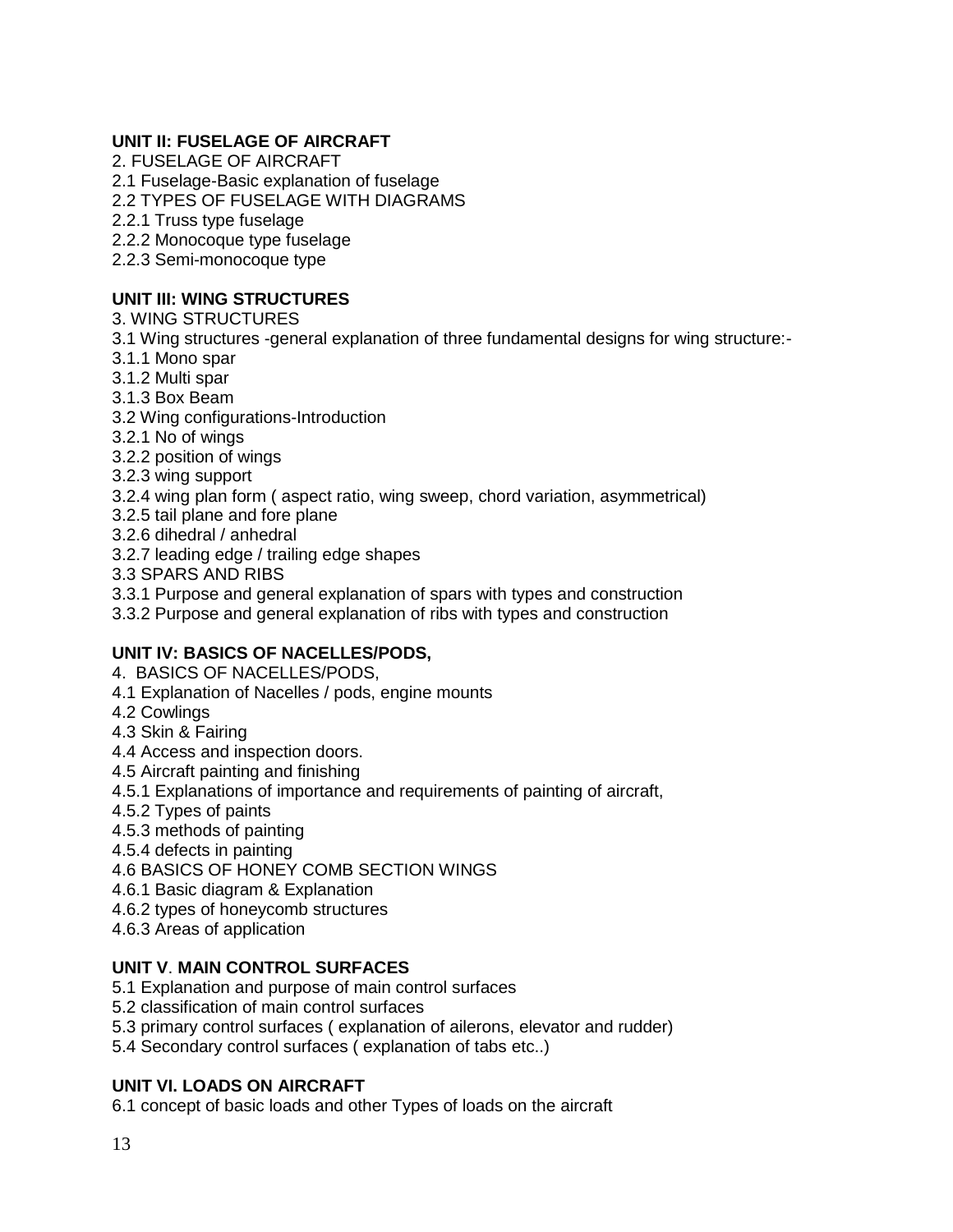6.2 Load factor ,Limit load and Design load and its implications 6.3 Concept of gust loads 6.4Load factor –velocity V-n diagram, explanation and its importance

**Syllabus to be covered upto IA**: Chapter 1,2,3

#### **TEXT BOOKS AND** REFERENCES:

Aircraft structures vol II By Dr. Lalit Gupta and O.P.Sharma FAA Airframe and powerplant mechanics airframe hand book: AC65:15A Fundamental of aircraft structure By. Barton Millard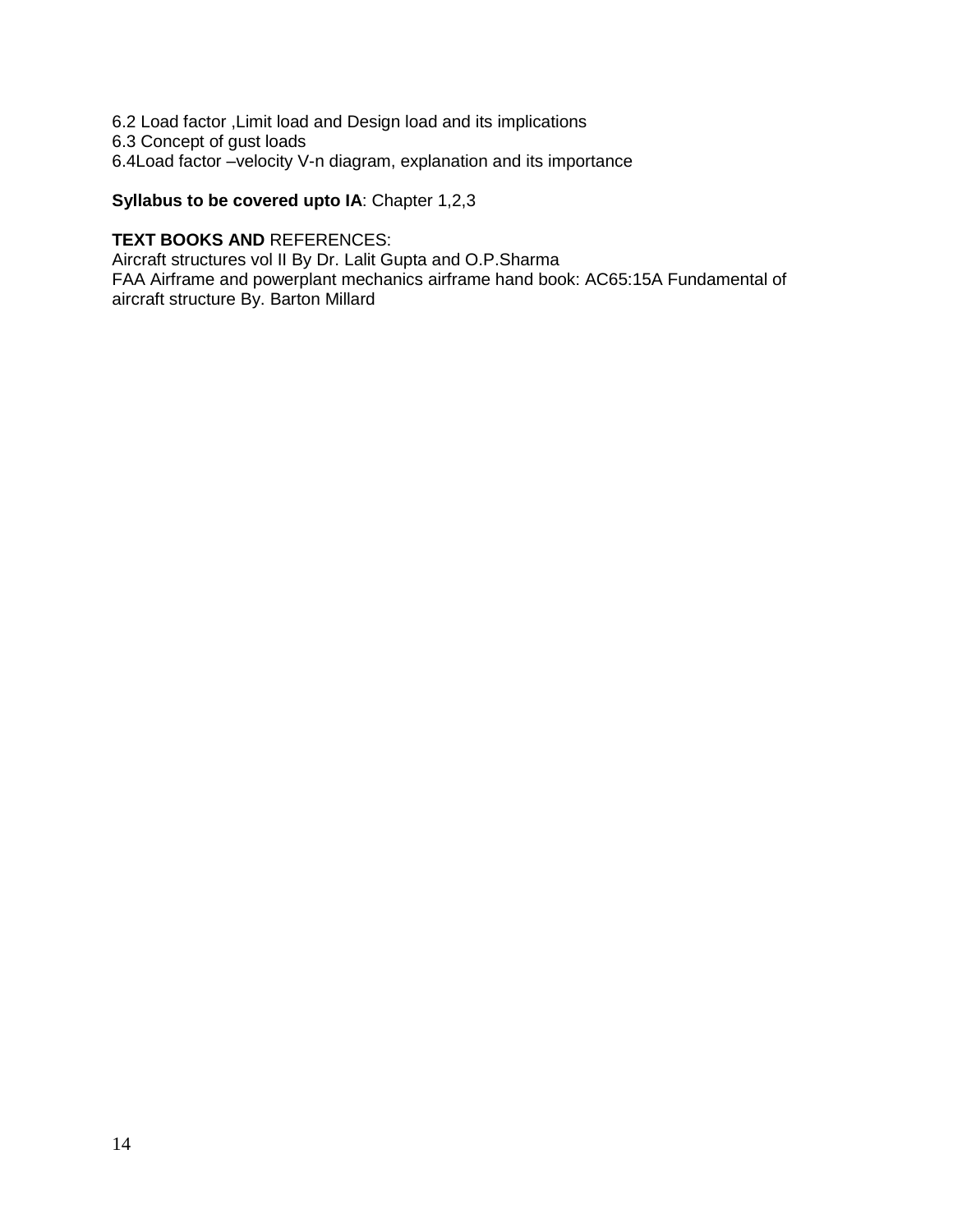## **TH.4. AIRCRAFT SYSTEMS**

| <b>Theory</b>        | 4 Periods per<br>week | <b>Internal Assessment</b> | <b>20 Marks</b> |
|----------------------|-----------------------|----------------------------|-----------------|
| <b>Total Periods</b> | <b>60 Periods</b>     | <b>End Sem Exam</b>        | 80 Marks        |
| <b>Examination</b>   | <b>3hours</b>         | <b>Total Marks</b>         | 100Marks        |

#### **Topic-wise distribution of periods**

| S.L.           | <b>TOPICS</b>                          | <b>PERIODS</b> |
|----------------|----------------------------------------|----------------|
| No.            |                                        |                |
|                | <b>INTRODUCTION TO AIRCRAFT SYSTEM</b> | 8              |
|                | AIRCRAFT FUEL SYSTEM                   | 12             |
| $\mathbf{III}$ | AIRCRAFT FLIGHT CONTROL SYSTEM         | 12             |
| $\mathbf{v}$   | AIRCRAFT REMOTE CONTROL SYSTEMS MEDIA, | 16             |
|                | UNDERCARRIAGE SYSTEM                   |                |
|                | AIRCRAFT ENVIRONMENT SYSTEMS           | 6              |
| VI             | AIRCRAFT EMERGENCY SYSTEMS             | 6              |
|                | Total                                  | 60             |

#### **Rationale:**

It aims at enabling the student to understand & analyze the operations of various types of aircraft systems.

#### **Course Objectives:**

- To **know** about various aircraft systems
- To **understand** various aircraft fuel systems
- To **understand** and differentiate various flight control systems
- To **know** about various remote control systems and to **understand** the working of undercarriage system
- To **know** about environmental and pressurization systems and **apply** the knowledge to select proper fire extinguishers
- To **understand** the ice and rain protection system

#### **UNIT I. INTRODUCTION TO AIRCRAFT SYSTEM**

- 1. Systems concept-Introduction
- 1.1. Requirements of a system:
- 1.1.1Stability
- 1.1.2 Reliability
- 1.1.3 Flexibility
- 1.1.4 Maintainability
- 1.2 AIRCRAFT SYSTEMS
- 1.2.1 Primary performance systems:
- 1.2.1.1 Aircraft structural system
- 1.2.1.2 Propulsion system
- 1.2.1.3 Primary flying control surface system
- 1.2.1.4 Under carriage System
- 1.2.2 Performance Aid systems: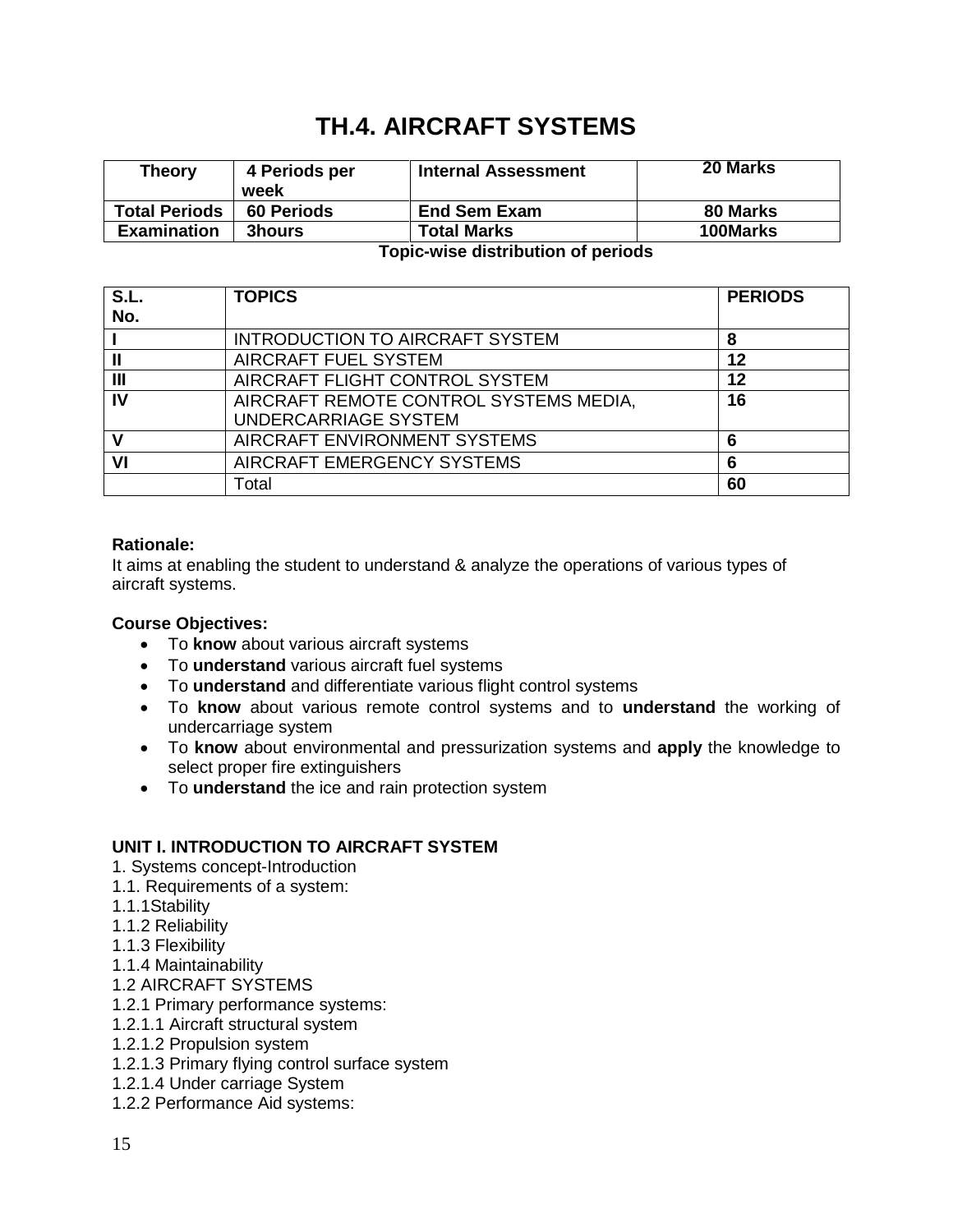- 1.2.2.1 Secondary and tertiary flying control Surfaces
- 1.2.3 Active air Induction system
- 1.2.4 Augmentation & Thrust reversal systems
- 1.2.5Environmental Systems:
- 1.2.5.1 Ventilation system
- 1.2.5.2 Air conditioning system
- 1.2.5.3 Oxygen system
- 1.2.5.4Pressurisation system
- 1.2.6 Safety systems:
- 1.2.6.1 Fire warning & extinguishing systems
- 1.2.6.2 Escape Aid systems
- 1.2.7 Media systems;
- 1.2.7.1 Mechanical
- 1.2.7.2 Hydraulic
- 1.2.7.3 Pneumatic
- 1.2.7.4 Electro-Hydraulic
- 1.2.7.5 Electro-Pneumatic
- 1.2.7.6Electrical

## **UNIT II. AIRCRAFT FUEL SYSTEM**

2.1 AIRCRAFT FUEL SYSTEM- Classification based on functional basis-

- 2.1.1 Airframe fuel system
- 2.1.2Power plant fuel system
- 2.2 Basic airframe fuel system
- 2.3 Additional features of airframe fuel system
- 2.4 Venting-Basic purpose of venting system.
- 2.5 Booster Pump- need for booster pump and limitations of gravity fuel feed system
- 2.6 Filter-Need for strict quality control for aviation fuel.
- 2.7 Information system-
- 2.7.1 Fuel contents
- 2.7.2 Fuel Pressure
- 2.7.3 Low/critical fuel level warning
- 2.8 Modern airframe fuel systems-

2.8.1 Explanation with basic schematic for a multi -engine fuel system

- 2.9 Weight of dispersed fuel :- Affect on stability & manoeuvrability of aircraft
- 2.10 Flexibility-minimum vulnerability to total system failure by any one of the components.

2.11 Safety-Protection of the systems from hazards of requirement, various operating conditions.

#### **UNIT III. AIRCRAFT FLIGHT CONTROL SYSTEM**

3Introduction to flight control systems

3.1 Axes of Motion- Vertical - Longitudinal -Lateral

3.2 PRIMARY CONTROL SURFACES-Elevator/Stabilizer, Aileron & Rudder.

3.3 SECONDARY CONTROL SURFACES-Flaps, slats, spoilers dive brakes

3.4 Tertiary Control Surfaces-Trim Tabs.

3.5 Primary flight controls:-Pitch-Roll- Yaw - Throttle

3.6 Secondary effects of controls:

3.6.1 Pitch-elevator-how speed is controlled by Secondary effects of elevator.

3.6.2 Roll-Aileron-how yaw is achieved

- 3.6.3 Yaw-Rudder-Aileron less rudder only
- 3.7 Main Control Surfaces: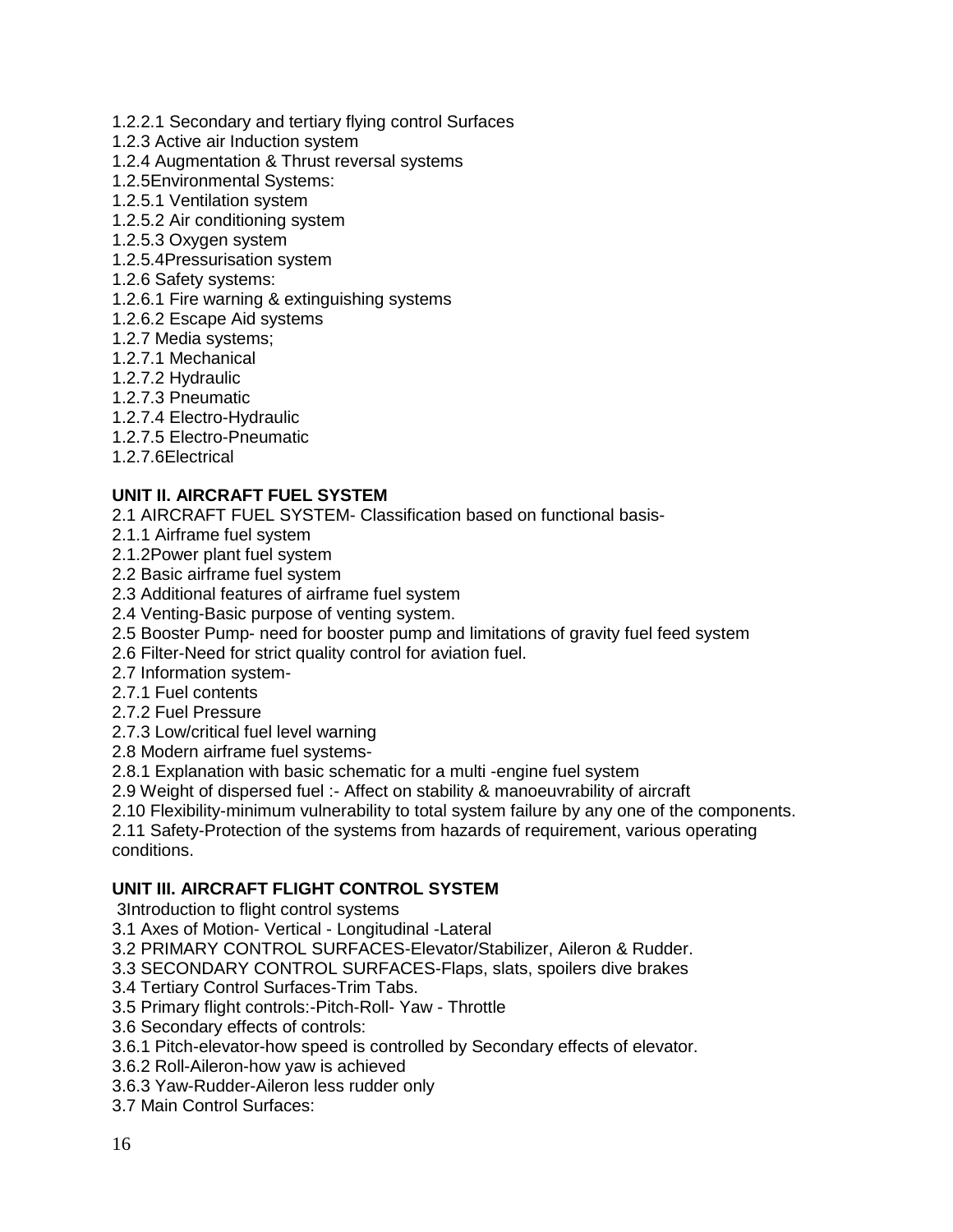3.7.1 Ailerons-Placing, purpose, action

3.7.2 Elevators-Placing, purpose, action

3.7.3 Rudder-Placing, purpose, action

3.8 Trim Tabs: Purpose, Placing, action

3.9 Spoilers-Purpose, use,

3.10 Flaps-Placing, purpose, action,

3.11 Slats-Placing, purpose, action

3.12 Air Brakes-Placing, purpose, action

3.13 General arrangement of Aircraft Flight Control Systems (AFCS):

3.13.1 Control yoke for roll that moves AILERONS,

3.13.2 Control column for PITCH that moves the elevators,

3.13.3 Rudder pedals for YAW that moves the rudder.

3.14 Classification of flight control systems (FCS)

3.14.1 Mechanical FCS

3.14.2 Hydro-Mechanical FCS/Powered flight control units (PFCU)

3.14.3 Fly-by-wire (FBW)

3.14.3.1 Analog Fly by wire FCS

3.14.3.2 Digital fly by wire FCS

3.14.3.3) Power-by-wire FCS

3.14.3.4 Intelligent FCS

#### **UNIT IV. AIRCRAFT REMOTE CONTROL SYSTEMS MEDIA, UNDERCARRIAGE SYSTEM**

4.1 Introduction-concept of remote control system, basic principles used.

- 4.2 Explanation of basic manual control system using mechanical media.
- 4.3 Advantages and disadvantages of mechanical media in Aircraft remote Control systems
- 4.4 Application areas for mechanical media systems.

4.4.1 Flying controls,

4.4.2 Engine controls,

4.4.3 Operation of control valves and Selector valves.

4.5 Examples of commonly used mechanical media systems, units brief explanations:-

- 4.5.1 Multi stranded cable system with pullies, drums etc
- 4.5.2 Chain & sprocket system common examples
- 4.6 Explanation of a typical mechanical media push-pull control system- with diagram
- 4.7 Chain and cable controls-Introduction
- 4.8 Chain control-Brief explanation of how chain control is used for controlling aircraft, control surface movements.
- 4.9 Inspection and maintenance on chain control system: Routine and periodical.
- 4.10Aircraft cables-control cables, their specifications and strands.
- 4.11 Cable Maintenance.
- 4.12 Introduction to hydraulic system and brief discussion on properties of fluids useful for this system.
- 4.13 Hydraulic fluid medium:
- 4.13.1 General properties of hydraulic fluid.
- 4.13.2 Incompressibility of hydraulic fluid.
- 4.13.3 Liquid pressure and PASCAL'S law.
- 4.14 Aircraft hydraulic fluid-Important properties of aircraft hydraulic fluids:-
- 4.14.1 Viscosity
- 4.14.2 Low Freezing point
- 4.14.3 High Boiling point
- 4.14.4Flight flash and fire points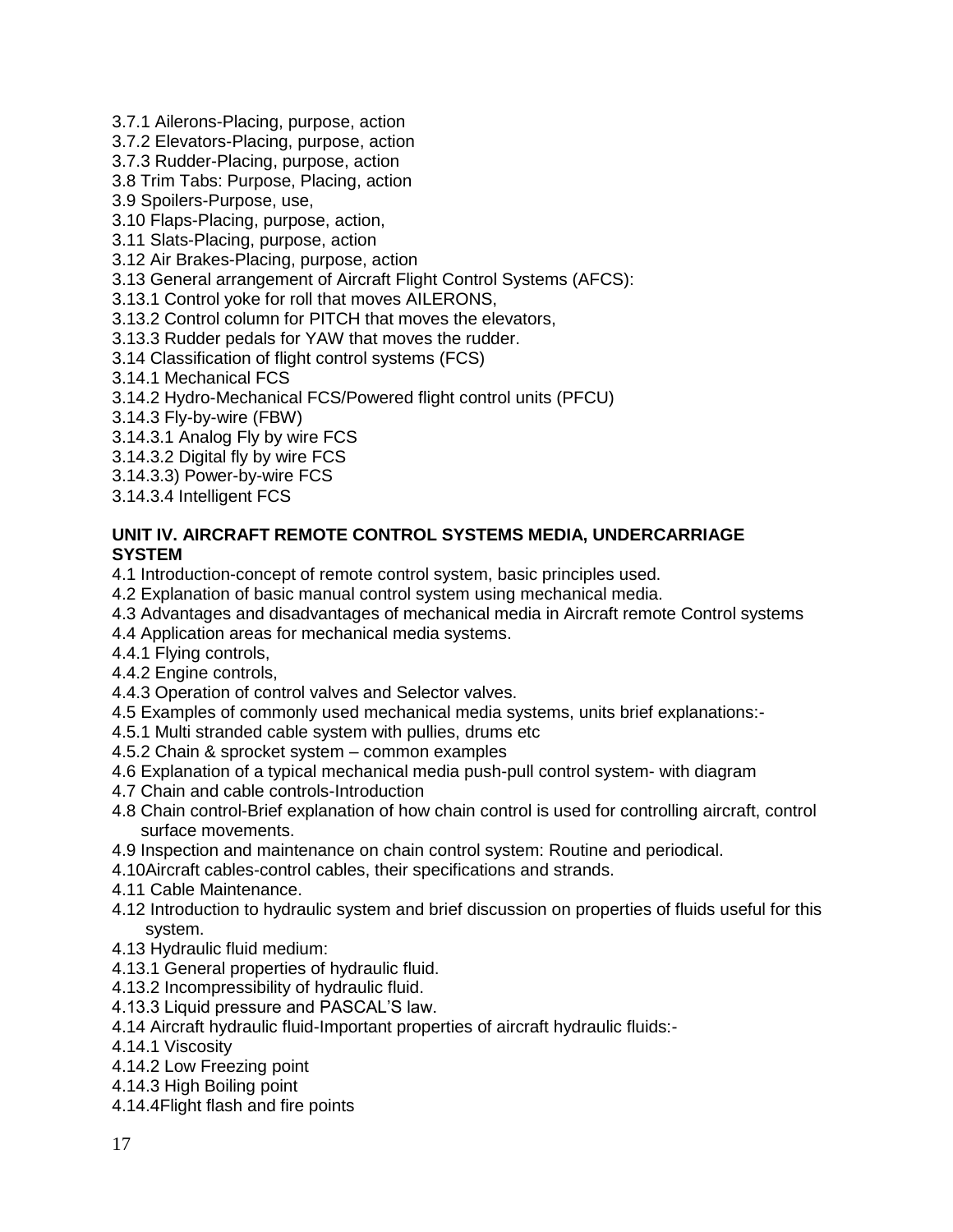- 4.14.5 Chemical and physical stability
- 4.14.6Compatibility
- 4.14.7 Lubricity
- 4.15 Aircraft hydraulic fluid specifications & colours of Fluids
- 4.16 Explanation of a simple closed loop

HYDRAULIC SYSTEM- Vehicle Brake System.

4.17 Description of a simple pump-powered hydraulic system.

4.18 AIRCRAFT REMOTE CONTROL SYSTEM- PNEUMATIC MEDIA

4.18.1 Introduction-Pneumatic media systems

- 4.18.2 Special qualities of Air and typical applications in aircraft:
- 4.18.2.1 Pressure energy storage-under carriage blow-down systems,

4.18.2.2 Compression-shock absorbers

#### . AIRCRAFT UNDERCARRIAGE SYSTEMS

4.19 Purpose and functions of Aircraft under carriage system.

- 4.20 Systems requirement for under carriages.
- 4.21 Classification of under carriages:
- 4.21.1 By general configuration of the 3 point support with reference to the Airframe.
- 4.21.2 Tail under carriage type with 2 main Undercarriages located in wings.
- 4.22 Nose undercarriage type with their main undercarriage located in the fuselage or under wings (Tricycle base)
- 4.22.1 By constructional features:
- 4.22.2 Single nose wheel and main wheel undercarriage
- 4.22.3 Double nose wheel and single main wheel undercarriage
- 4.22.4 Double nose wheel and double tandem undercarriage.
- 4.22.5 By operating features:-
- 4.22.5.1 Non retractable undercarriage mounted on fuselage or wings
- 4.22.5.2 Retractable undercarriage:

## **UNIT V. AIRCRAFT ENVIRONMENT SYSTEMS**

- 5.1 Cabin pressurization and air conditioning systems: Introduction.
- 5.2 Altitude limits of tolerance for human being.
- 5.3 Effect of rate of change of altitude on human body.
- 5.4 Normal composition of cabin atmosphere in an aircraft.
- 5.5 Temperature, humidity and comfort zone inside aircraft cabin.
- 5.6 Cabin altitude, differential pressure ambient pressure
- 5.7 Pressurization systems-introduction
- 5.8 Supply of Air-engine bled supply and ram air supply.

5.8.1 Cabin pressure control-cabin pressure control value (CPCV). Important functions of CPCV.

5.8.2 Compression and explosive de-compression of aircraft cabin-cause and effects.

- 5.9 Aircraft air conditioning systems-introduction
- 5.10 Air conditioning units-boot Strap or Air cycle principle.

## **UNIT VI. AIRCRAFT EMERGENCY SYSTEMS**

6.1Aircraft fire warning systems-Introduction

- 6.1.1 Common causes of fire in aircraft: Fuel, Hot gases, Electrical/Mechanical
- 6.1.2 Purpose and function of fire detection system.
- 6.1.3 Ancillary systems: Fire extinguisher systems

6.1.4 Cabin protection in civil transport aircraft-modern trend.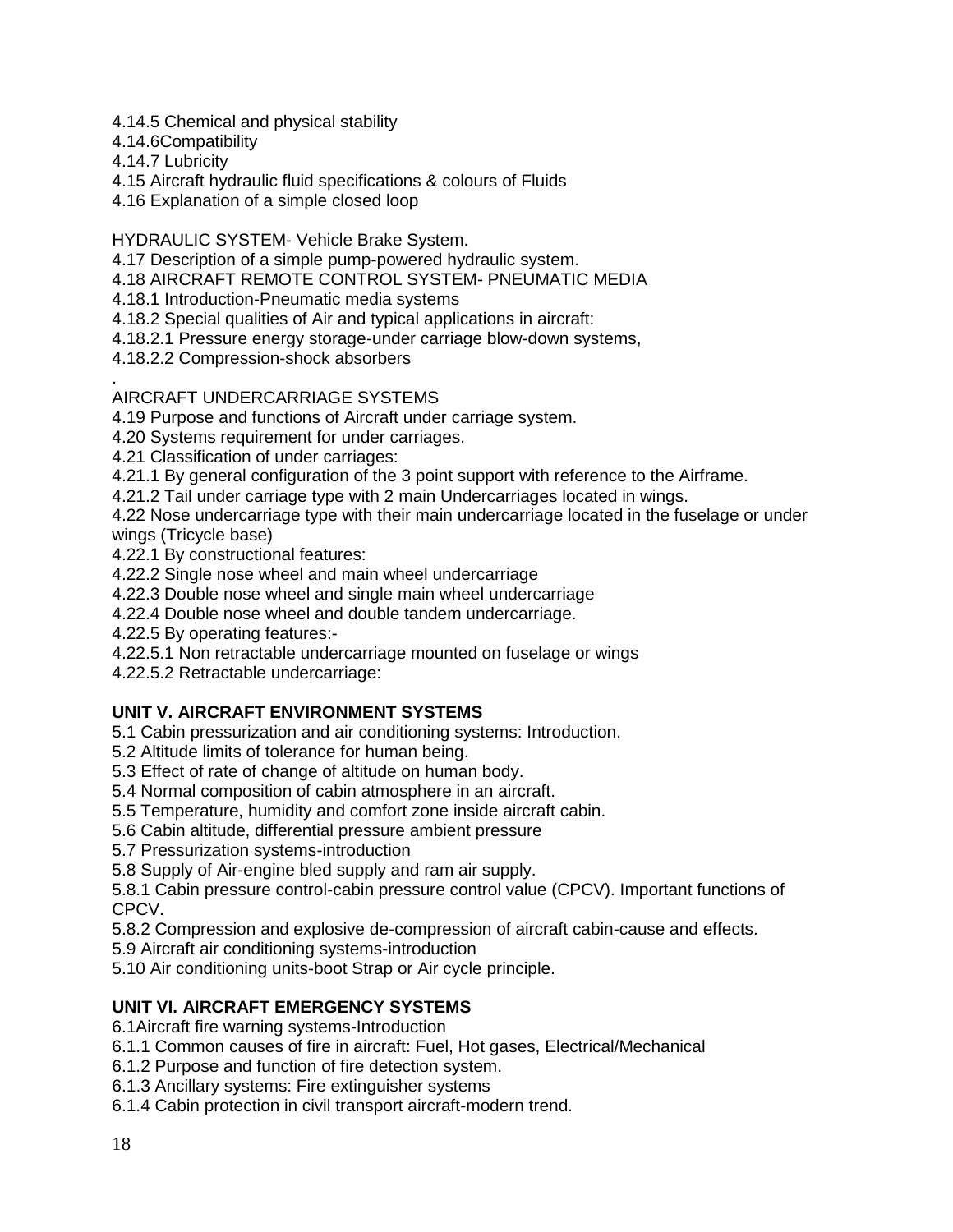#### 6.2. ICE AND RAIN PROTECTION SYSTEMS

6.2.1 Ice and Rain Protection Systems Introduction-Common flight hazards due to ice pitot tubes, control systems etc.

- 6.2.1.1 Areas sensitive for ice formation:
- 6.2.1.2 Aero foil surfaces
- 6.2.1.3 Engine intakes
- 6.2.1.4 Engine internal surfaces
- 6.2.1.5 Rotor blades & propellers
- 6.2.1.6 Wind screens
- 6.2.1.7 Instrument probes & vanes
- 6.2.1.8 Control hinges & linkages
- 6.2.2 Principles of operation :
- 6.2.2.1 Active system
- 6.2.2.2 Passive system
- 6.2.3 Ice protection systems:
- 6.2.3.1 Thermal (Hot Air)-Air frame.
- 6.2.3.2 Thermal (Hot Air)-Engine
- 6.2.3.3 Thermal (Electrical)
- 6.2.3.4 Ground De-icing-Aircraft on open parking.

## **Syllabus to be covered upto IA**: Chapter 1,2,3

## **TEXT BOOKS AND REFERENCES:**

- 1. Aircraft systems by Lalit gupta & Dr.O P sharma.
- 2. Aircraft powerplant by Michael kroes
- 3. FAA Aircraft mechnics handbook AC 65-15A
- 4. Aircraft systems by Lalit gupta & Dr.O P sharma.
- 5. Aircraft powerplant by Michael kroes

6. Aircraft Systems: Mechanical, electrical, and avionics subsystems integration, Third Edition Author(s): Ian Moir, Allan Seabridge Published Online: 10 APR 2008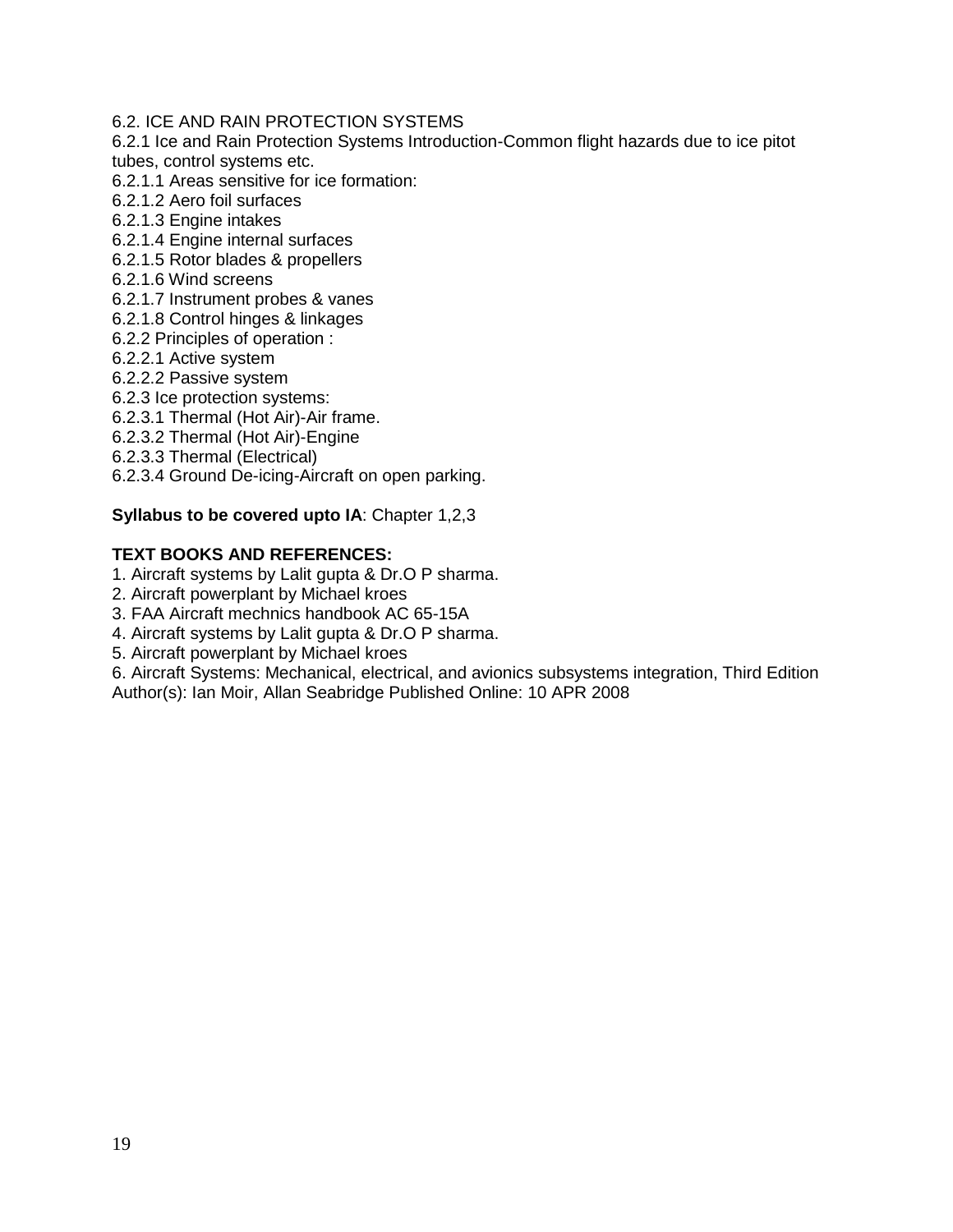## **TH.5. AIRCRAFT MAINTAINCE MANAGEMENT**

| <b>Theory</b>        | 4 Periods per<br>week | <b>Internal Assessment</b> | <b>20 Marks</b> |
|----------------------|-----------------------|----------------------------|-----------------|
| <b>Total Periods</b> | <b>60 Periods</b>     | <b>End Sem Exam</b>        | 80 Marks        |
| <b>Examination</b>   | <b>3hours</b>         | <b>Total Marks</b>         | 100Marks        |

## **Topic-wise distribution of periods**

| S.L.<br>No.    | <b>TOPICS</b>                                                                        | <b>PERIODS</b> |
|----------------|--------------------------------------------------------------------------------------|----------------|
|                | INTRODUCTION, MAINTAINABILITY, AVAILABILITYAND<br><b>SAFETY</b>                      | 9              |
| Ш              | RELIABILITY AND FAILURE ANALYSIS                                                     |                |
| $\mathbf{III}$ | MAINTENANCE PHILOSOPHY AND ERGONOMICS                                                | 11             |
| IV             | MATERIALS MANAGEMENT AND COMPUTERIZATION OF<br><b>AIRCRAFT</b><br><b>MAINTENANCE</b> | 9              |
| V              | <b>QUALITY, STANDARDS AND STATISTICS</b>                                             | 8              |
| VI             | SOCIAL ISSUES AND ENVIRONMENT                                                        | 8              |

## **Rationale:**

1. To prepare Technicians of Aeronautical engineering disciplines to work at middle management level

effectively and to deal with workforce and management problems.

2. To prepare technicians for optimum utilization of the resources with higher productivity, quality and least cost in the industry

## **Course Objectives:**

- **To** Know the general management principles, maintainability, availability
- **To** Know about the importance of reliability and failure
- **To** Know about various types of management and application of Ergonomics
- **To** Know about material management and computerization of aircraft maintenance
- **To** Know the application of statistics, Quality, and QMS
- **To** Appreciate the social responsibilities of engineer and ways to protect our environment

#### **UNIT I : INTRODUCTION, MAINTAINABILITY, AVAILABILITYAND SAFETY**

1.1Management – Definition

- 1.1.1. Functions of Management.
- 1.1.2. Types of management.
- 1.1.3. Introduction to Maintenance and its importance towards maintaining optimum serviceability of the aircraft.
- 1.1.4. Explanation of important terms like Life Cycle profitability, maintenance cost, Explanation of life Characteristic curve.
- 1.1.5. Definition of Maintainability.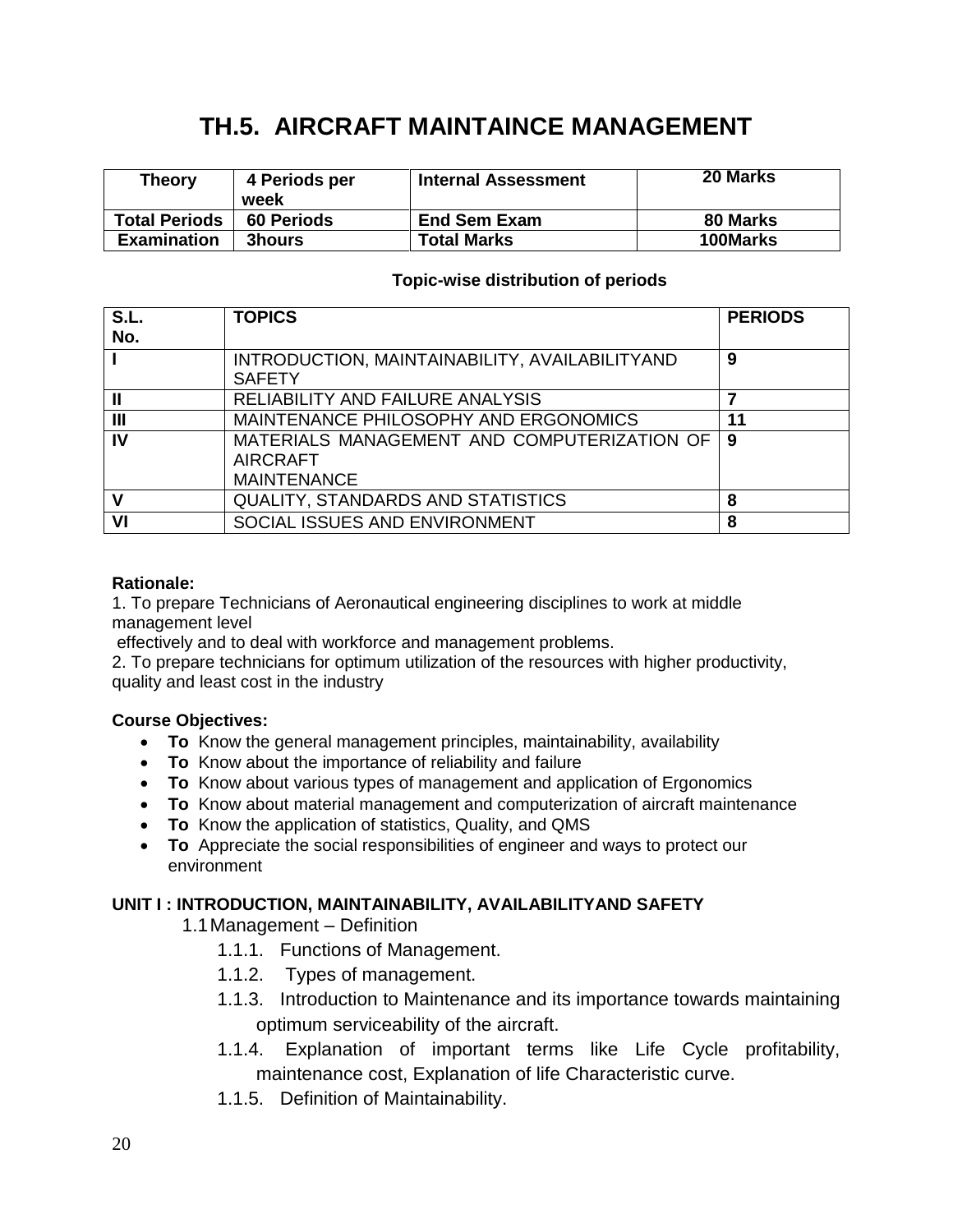- 1.1.6. Factors effecting Maintainability. Maintainability and cost.
- 1.1.7. Availability definition and explanation.

## **UNIT II : RELIABILITY AND FAILURE ANALYSIS**

2.1 Reliability Concept and definition Failure Rate:

- 2.1.1 Explanation of term. Mean Time Between Failure (MTBF).
- 2.1.2 Explanation of the term Hazard Rate.
- 2.1.3 Explanation of term areas of Reliability.

2.1.4 Explanation of the term Reliability Specification. Reliability studies: brief explanation.

- 2.2 Life testing and Reliability.
	- 2.2.1 Classification of Life Testing.
	- 2.2.2 Quality control Life Test.
	- 2.2.3 Pilot-run life test.
	- 2.2.4 Establishment life test.
	- 2.2.5 Application life test.
	- 2.2.6 Individual life test.
- 2.3 Concept of Failure:
	- 2.3.1 EARLY failure,
	- 2.3.2 CHANCE Failure,
	- 2.3.3 Wear-Out Failure.
- 2.4 Explanation of Modes of failure:
	- 2.4.1 Catastrophic failure,
	- 2.4.2 Degradation Failure,
	- 2.4.3 Independent Failure,
	- 2.4.4 Secondary Failure.

## **UNIT III : MAINTENANCE PHILOSOPHY AND ERGONOMICS**

- 3.1 Definition of Maintenance.
	- 3.1.1 Objectives of maintenance.
	- 3.1.2 Forms of maintenance.
	- 3.1.3 Emergency maintenance.
	- 3.1.4 Break down Maintenance.
	- 3.1.5 Preventive Maintenance.
	- 3.1.6 Corrective maintenance.
	- 3.1.7 Automatic Maintenance.
	- 3.1.8 Maintainability Vs Maintenance.
- 3.2 maintenance cost Analysis. Out sourcing or Contracted Maintenance.
- 3.3 Built in test Equipment (BITE).
	- 3.31 Importance of BITE in Maintenance.

 3.4 Total Productive Maintenance (TPM). Prophylactic Maintenance. Condition monitoring. Predictive Maintenance.

 3.5 Wear Detection and Monitoring (WDM). Magnetic Chip Detector. Electric Chip Detector. Spectrometric Oil Analysis Program (SOAP),

Vibration Monitoring and Control. Vibration Check. Vibration Analysis.

3.6 ERGONOMICS: Basic meaning and explanation of term ergonomics.

3.6.1 Human – Machine matching. Ergonomically reasons for lay out and display.

## **UNIT IV: MATERIALS MANAGEMENT AND COMPUTERIZATION OF AIRCRAFT**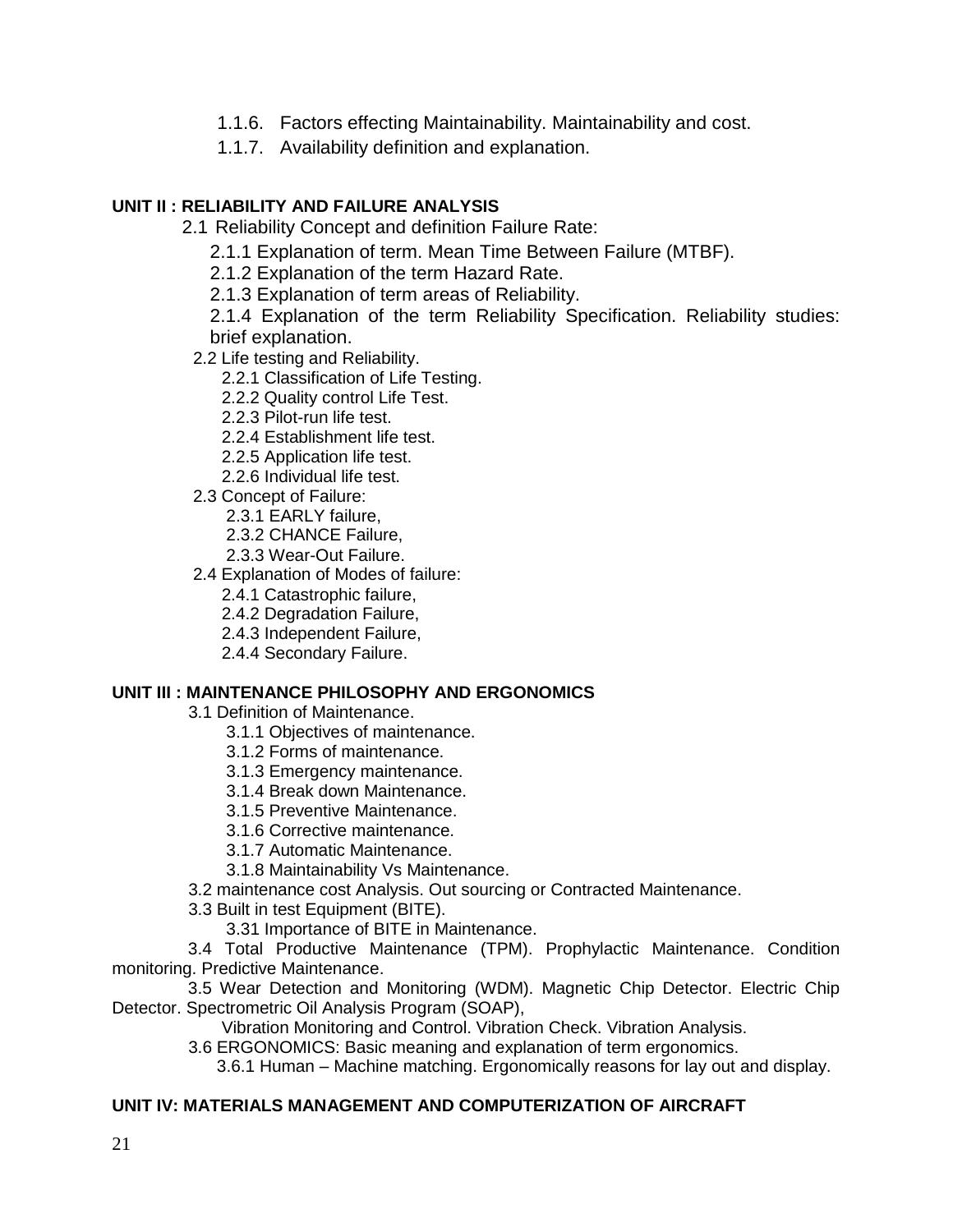#### **MAINTENANCE**

4.1 Material management - definition, functions-

4.1.1 Storekeeping- classification of stores - Functions of store keeper.

 4.1.2 Store management- Bin Card - Material Issue Requisition- Material Returned Note- Store ledgers –Codification of stores-

 4.1.3 Inventory Management- Definition - functions of Inventory Control-Advantages of Inventory Control.

4.1.4 Enterprise resource planning - concept, features and applications.-

4.1.5 Material Requirement Planning (MRP)- concept, applications

4.1.6 Just in Time (JIT)-concept and benefits-

4.1.7 Supply chain management-concept and benefits

4.2 Computerization of Aircraft Maintenance.

 4.2.1 Basic data maintained with computerization:Main Schedule. Component Service life as applicable to that maintenance.

Parts Catalogue with illustration.

 4.2.2 Work Card Reference. List of authorized modification and their implications. Existing Technical orders and Service Instructions.

 Details of Flying hours for that Aircraft. Condition of information like - Mechanics, Work areas, Flight destination detail etc.

#### **UNIT V: QUALITY, STANDARDS AND STATISTICS**

5.1 Quality–Concept-Quality control- Definition

5.1.1 Factors affecting quality- Advantages of quality control

5.1.2 Inspection-Different types of inspection.

- 5.2 Total Quality Management-Meaning-
	- 5.2.1 Principles of total quality management- TQM,

 5.2.2 Problem solving tools- Flow charts, Control charts, Histograms, Pareto charts, Cause and effect diagram, 5-S, Kaizen, and Six-sigma.

5.3 Introduction and scope of Statistics.

5.3.1 Importance of statistical data.

 5.3.2 Classification of Statistical methods: Descriptive(Sampling).Inductive(Inference).Sampling.

Merits and demerits of Sampling.

5.4 Introduction to statistical Quality Control(SQC).

5.4.1 Control Charts: Types of control charts. Use of control charts.

5.5 Quality Certification Systems

5.5.1 ISO 9000 series quality standards,

5.5.2 quality certification procedure, AS 9100, ISO 18000, QS14000

#### **UNIT VI: SOCIAL ISSUES AND ENVIRONMENT**

6.1 Environment – Definition. Global environmental issues.

6.2 Ozone layer depletion.

6.2.1 Observations on Ozone layer depletion.

6.2.2 Consequence of Ozone layer depletion: (a) Biological effects (b) Effects on

Humans. (C) Effects on Crops.

- 6.3 Greenhouse effect.
- 6.4 Global warming & it Causes,

6.4.1 Effects of global warming on Society,

- 6.5 Acid rain. Causes and effects.
- 6.6 Different types of wastes. Causes, effects, prevention / disposal.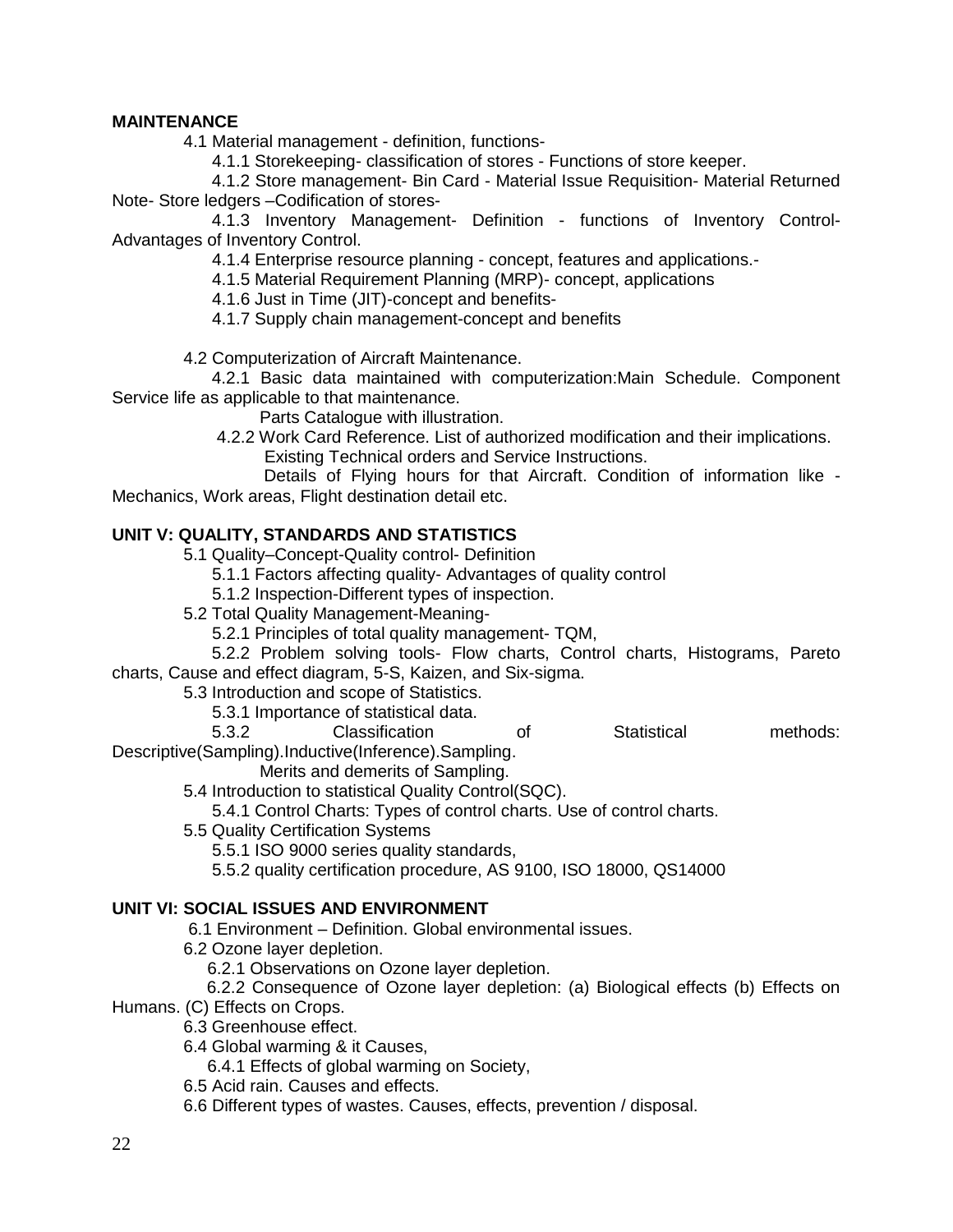6.7 Nuclear hazards: List the sources of nuclear radiation. Disposal of Radio active waste.

Explain effects of Radiation. Explain prevention of the above.

6.8 Water conservation and rain water harvesting.

6.9 Regulation on pollution prevention and control.

6.9.1 Functions of Pollution Boards.

6.9.2 Environment (protection) Act, 1986.

 6.9.3 Definition. General power of the Central Government. Rules to regulate Environmental Pollution.

**Syllabus to be covered upto IA**: Chapter 1,2,3

## **TEXT BOOKS AND REFERENCES**

1. Industrial Organization and Engineering Economics, T.R.Banga & S C Sharma, Khanna.Publishers

2 Industrial management and engineering economics, O.P.Khanna, Khannapublishers

3. Production and operations management, -Dr .K.Aswathappa And. Dr.Sreedhar Bhatt, Himalaya Publishers

4 Safety Management in Industry Krishnan.N V, Jaico Publishing House, Bombay, 1997

5 Total Quality Management S Raja Ram, Shivashankar

6 Environmental Engineering BR Sharma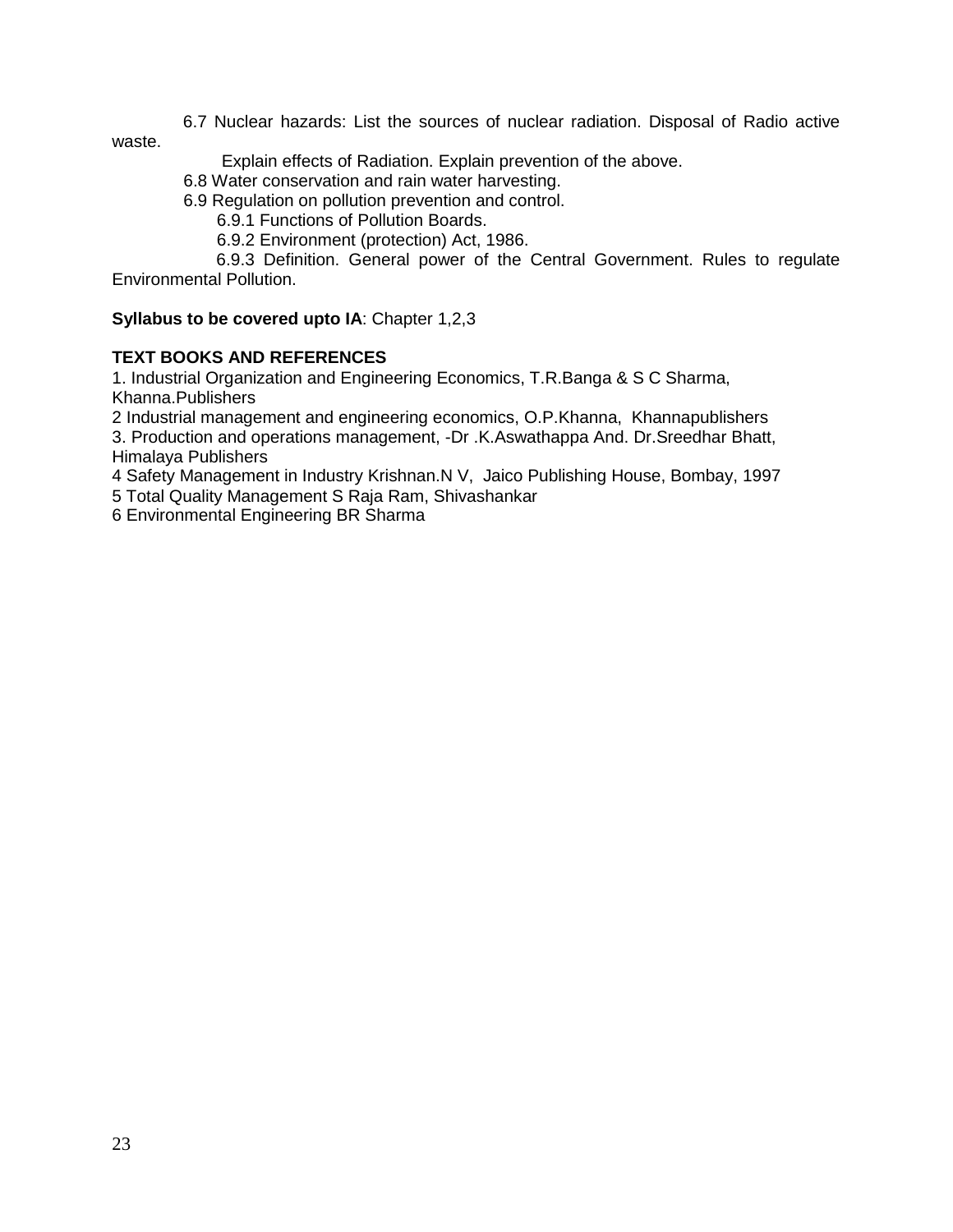## **PR.1. AIRCRAFT PISTON ENGINE LAB**

**Practical : 6 periods per week Sessional: 50 Marks Sessional: 50 Marks Examination: 3 hours End Exams:50 Marks**

**Total Marks: 100** 

#### **Rationale:**

To enable students to locate, identify and demonstrate various piston engine aircraft components

#### **Practical/Exercise:**

1 Demonstration of principle of operation of piston engine engine Study of General requirement of Aircraft power plants-Power and weight consideration, Durability, reliability, fuel economy, operating flexibility and

Compactness-Importance of each of these factors,

2 Dismantling and study of Multi-cylinder Petrol Engine

3 Assembling of Multi-cylinder Petrol Engine

4 Discussion on Opposed type, V - type and Radial type engines and uses their Applicability, advantages/disadvantages

5 Identification of various types of connecting rods

6 Identification of various types of Valves, Valve operating mechanism

7 Identification of Propeller, various types of Propeller reduction gear and accessories

8 Demonstration of piston engine ground run on light Aircraft Purpose and occasions for giving ground run for an aircraft Checking of all points of 'CHECK LIST' for aircraft ground run and safety precautions to be followed before giving ground run and during ground run for an aircraft

9. Starting of single engine piston engine for ground run as per procedure Identification of engine performance monitoring instruments and monitoring the engine parameters during the ground run

10 Demonstration of piston engine ground run on light Aircraft Familiarization of fire protection system during ground run Following of correct procedure of switching off of aircraft engine after ground run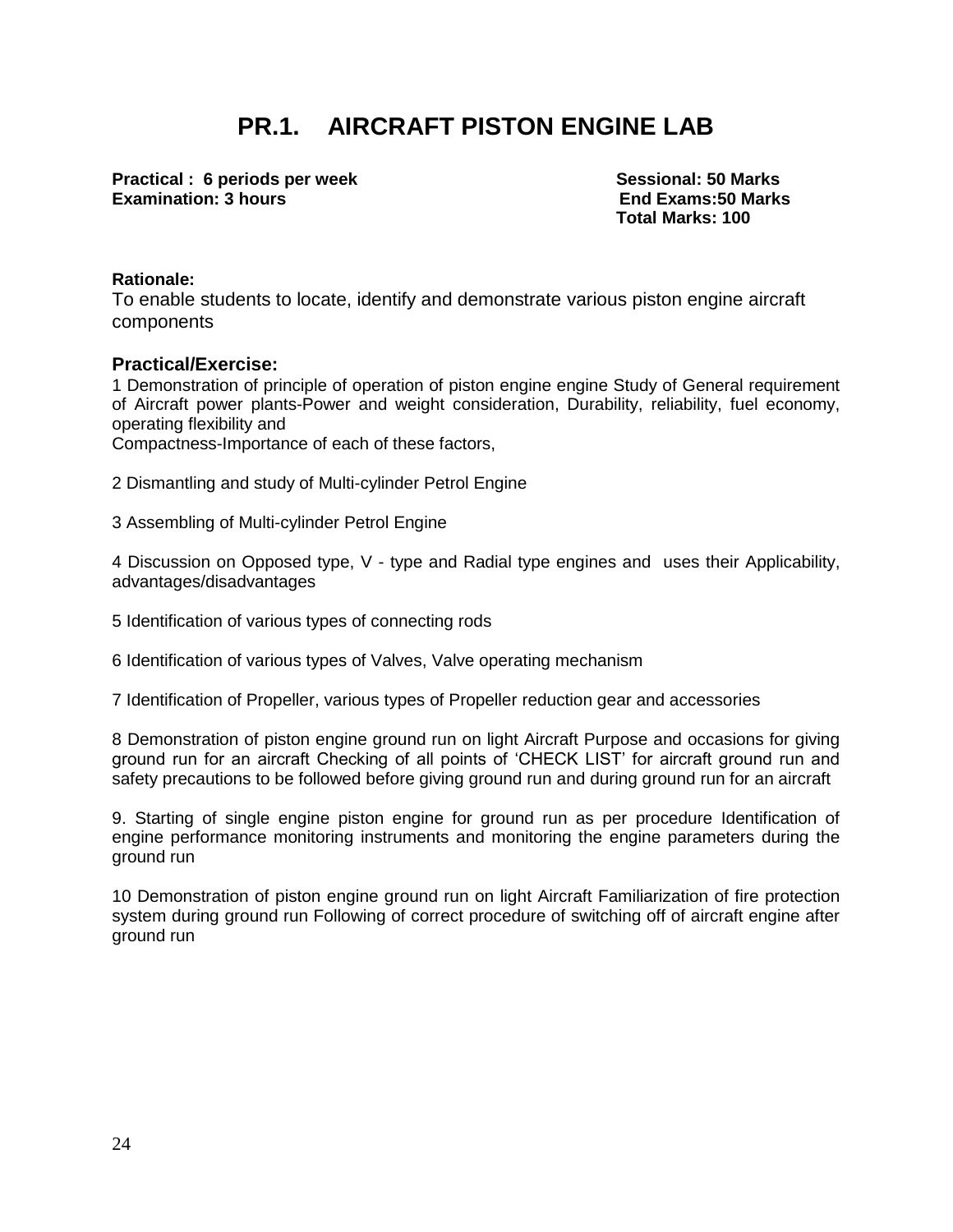## **PR.2. AIRCRAFT STRUCTURE LAB**

**Practical : 6 periods per week Sessional: 50 Marks Sessional: 50 Marks Examination: 3 hours End Exams:50 Marks Total Marks: 100** 

#### **Rationale:**

To enable students to locate, identify and demonstrate various aircraft structural components

#### **Practical/Exercise:**

- 1 Identification of structural components for typical single engine , propeller driven aircraft
- 2 Study of structural components for typical multiengine aircraft
- 3 Fuselage: Basics and study of types of fuselage and their construction details
- 4 Study of wing structure ,and its parts,
- 5 Welded single
- 6 Welding double V-joints
- 7 Fabric Patch repairs and Riveted Patch repairs
- 8 Tube bending and flaring
- 9 Sheet metal forming
- 10 Preparation of glass epoxy of composite laminates and specimens.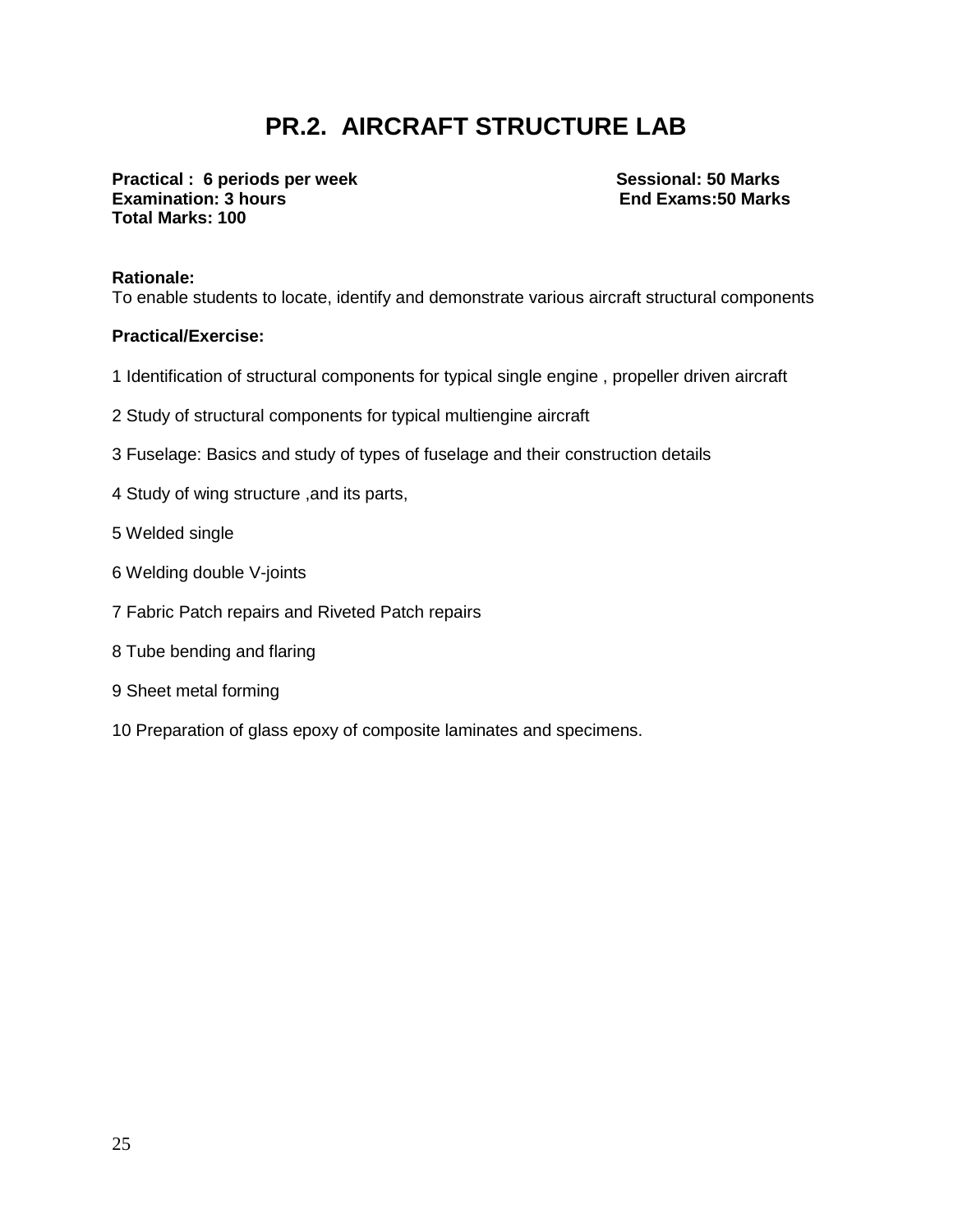## **Pr 3. PROJECT WORK (Phase-I)**

| Course code:         |            | Semester               | π™                       |
|----------------------|------------|------------------------|--------------------------|
| <b>Total Period:</b> | 60         | Examination:           | $\overline{\phantom{0}}$ |
| Theory periods:      | 4P<br>week | <b>Sessional Marks</b> | 50                       |
|                      |            | <b>TOTAL Marks</b>     | 50                       |

## **RATIONALE**

Students' Project Work aims at developing innovative skills in the students whereby they apply the knowledge and skills gained through the course covered in many subjects and Labs, by undertaking a project. The prime emphasis of the project work is to understand and apply the basic knowledge of the principles of Aeronautical engineering and practices in real life situations, so as to participate and manage a large Aeronautical engineering projects in future. *Entire Project shall spread over 5th and 6th Semester*. Part of the Project covered in 5th Semester shall be named as *Project Phase-I* and balance portion to be covered in 6<sup>th</sup> Semester shall be named as *Project Phase-II*.

## **OBJECTIVES**

After undergoing the Project Work, the student will be able to:

- Implement the theoretical and practical knowledge and skills gained through various subjects/courses into an application suitable for a real practical working environment, preferably in an industrial environment.
- Identify and contrast gap between the technological knowledge acquired through curriculum and the actual industrial need and to compensate it by acquiring additional knowledge as required.
- Carry out cooperative learning through synchronous guided discussions within the class in key areas, asynchronous document sharing and discussions, as well as prepare collaborative edition of the final project report.
- To achieve real life experience in Aeronautical engineering.
- To develop the skill of writing Project Report

#### **General Guidelines**

The individual students have different aptitudes and strengths and also areas of interest. Project work, therefore, should match the strengths and interest of the students. For this purpose, students should be asked to identify the type of project work, they would like to execute. The activity of problem identification should begin well in advance (right from beginning of 5<sup>th</sup> semester). Students should be allotted a problem of interest to him/her as a project work. It is also essential that the faculty of the respective department may have a brainstorming session to identify suitable project assignments for their students. The project assignment can be individual assignment or a group assignment. Preferably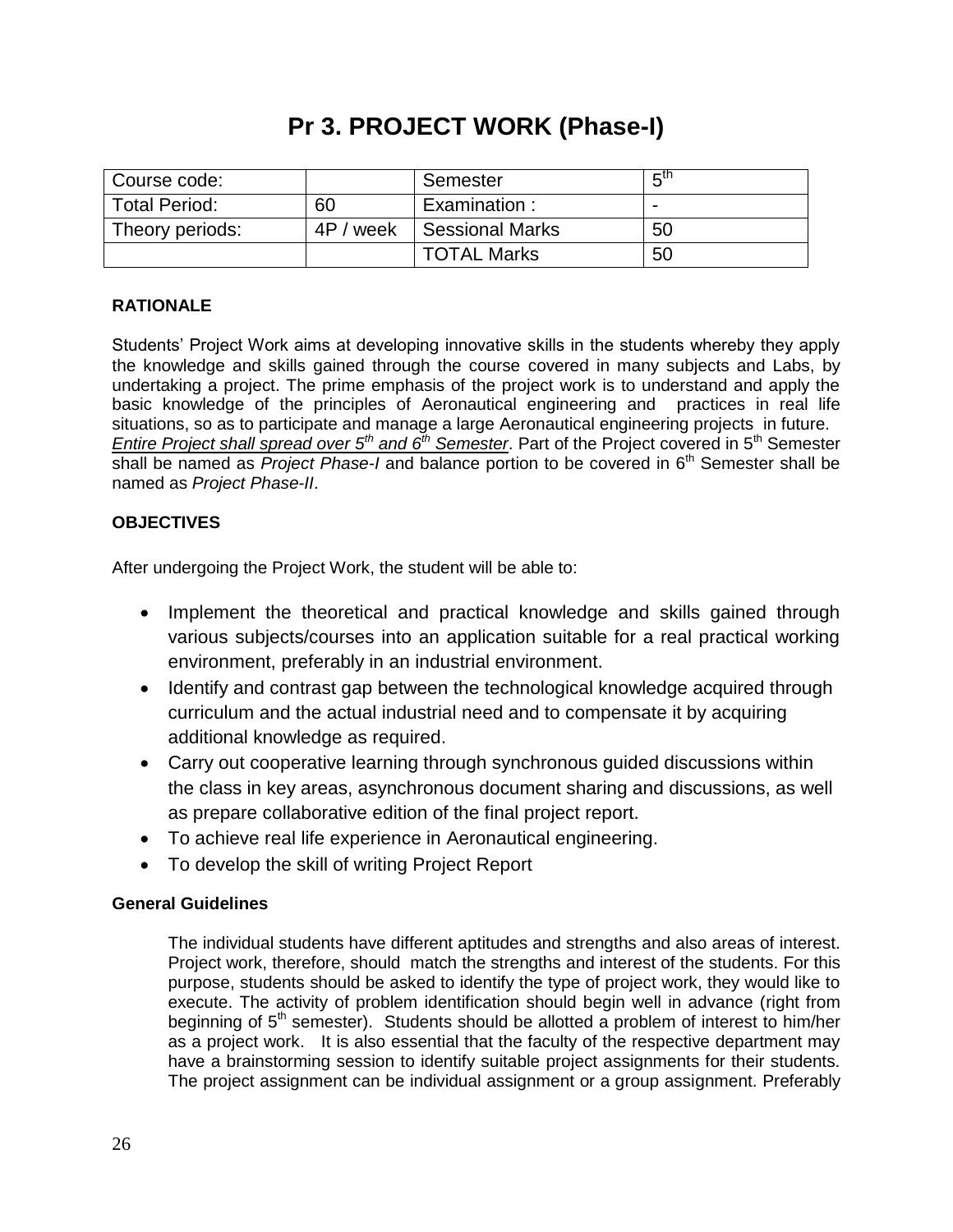there should not be more than 5 students, if the project work is given to a group. The project work identified in collaboration with industry should be preferred.

Following are the broad suggestive areas of project work

- $\checkmark$  Aircraft Design.
- $\checkmark$  Aeronautical Engineering
- $\checkmark$  Improving existing systems / equipment.
- $\checkmark$  Any other related area found worth.

A suggestive criterion for assessing student performance by the external (preferably person from industry) and internal (teacher) examiner is given in table below:

| SI. No. | <b>Performance Criteria</b>              |  |  |
|---------|------------------------------------------|--|--|
|         |                                          |  |  |
| 1.      | Selection of project assignment          |  |  |
| 2.      | Planning and execution of considerations |  |  |
| 3.      | Quality of performance                   |  |  |
| 4.      | Providing solution of the problems or    |  |  |
|         | production of final product              |  |  |
| 5.      | Sense of responsibility                  |  |  |
| 6.      | Self expression/communication/           |  |  |
|         | <b>Presentation skills</b>               |  |  |
| 7.      | Interpersonal skills/human relations     |  |  |
| 8.      | <b>Report writing skills</b>             |  |  |
| 9       | Viva voce                                |  |  |

The teachers are free to evolve other criteria of assessment, depending upon the type of project work.

It is proposed that the institute may organize an annual exhibition of the project work done by the students and invite leading Industrial organisations to such an exhibition.

#### **Project Phase-I and Phase-II**

The Project work duration shall cover 2 semesters( $5<sup>th</sup>$  and  $6<sup>th</sup>$  sem). The Grouping of students, selection of Project, assignment of Project Guide to the Group shall be done in the beginning of 5<sup>th</sup> sem under Project Phase-I. The students may be allowed to study literature, any existing system and then define the Problem/objective of the Project. Preliminary work and Design of the system have to be complete in Phase-I. Execution of work may also begin in this phase. Project Milestones are to be set so that progress can be tracked . In Phase-II Execution of work, Testing, Documentation have to be complete. Project Report have to be prepared and complete in Phase-II. All Project reports should be organized uniformly in proper order, irrespective of group. Teacher Guides can make suitable alteration in the components of Task and schedule.

At the end of Project Phase-I in  $5<sup>th</sup>$  semester there shall be one presentation by each group to mark to progress and also to judge whether the Project is moving in right direction as per the objective of the Project.